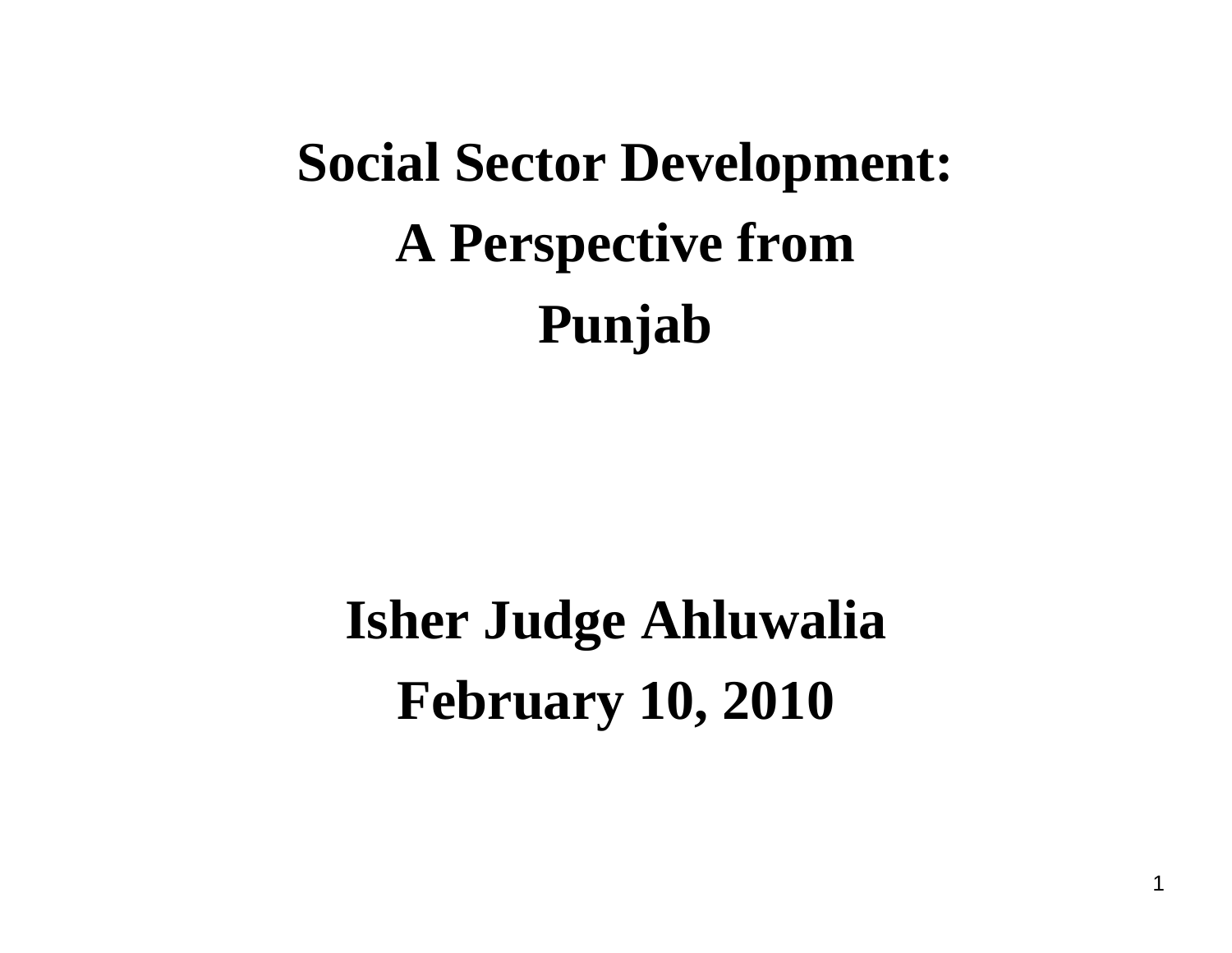### **Presentation Scheme**

I. Punjab at a Glance

II. Issues in Social Sector Development

III. Conclusion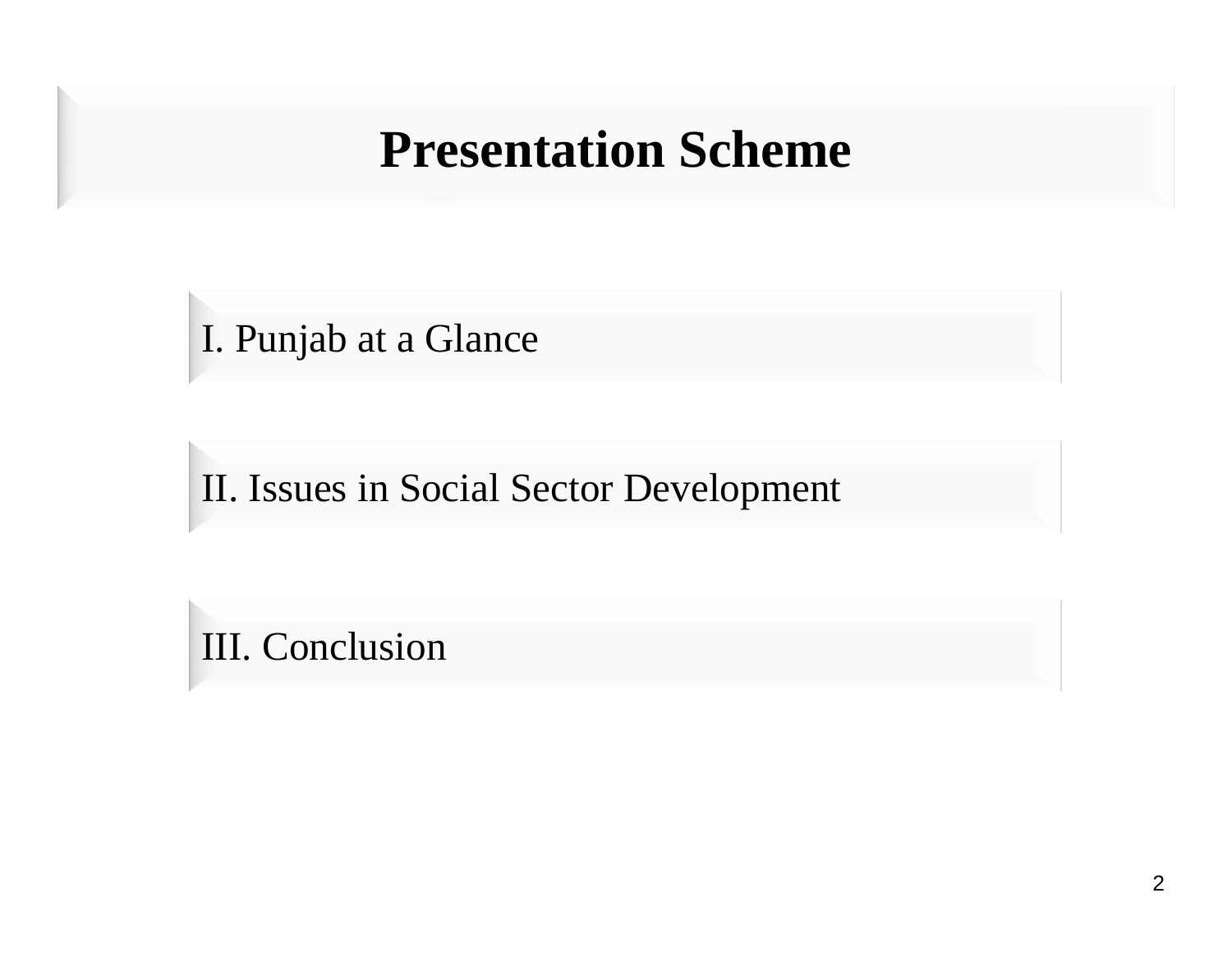### **I. Punjab at a Glance**

I.1 A Profile

I.2 Economic Growth

I.3 Stagnation in Agriculture

I.4 Industrial Deficit

I.5 Industrial Stagnation

I.6 Weak and Vulnerable Finances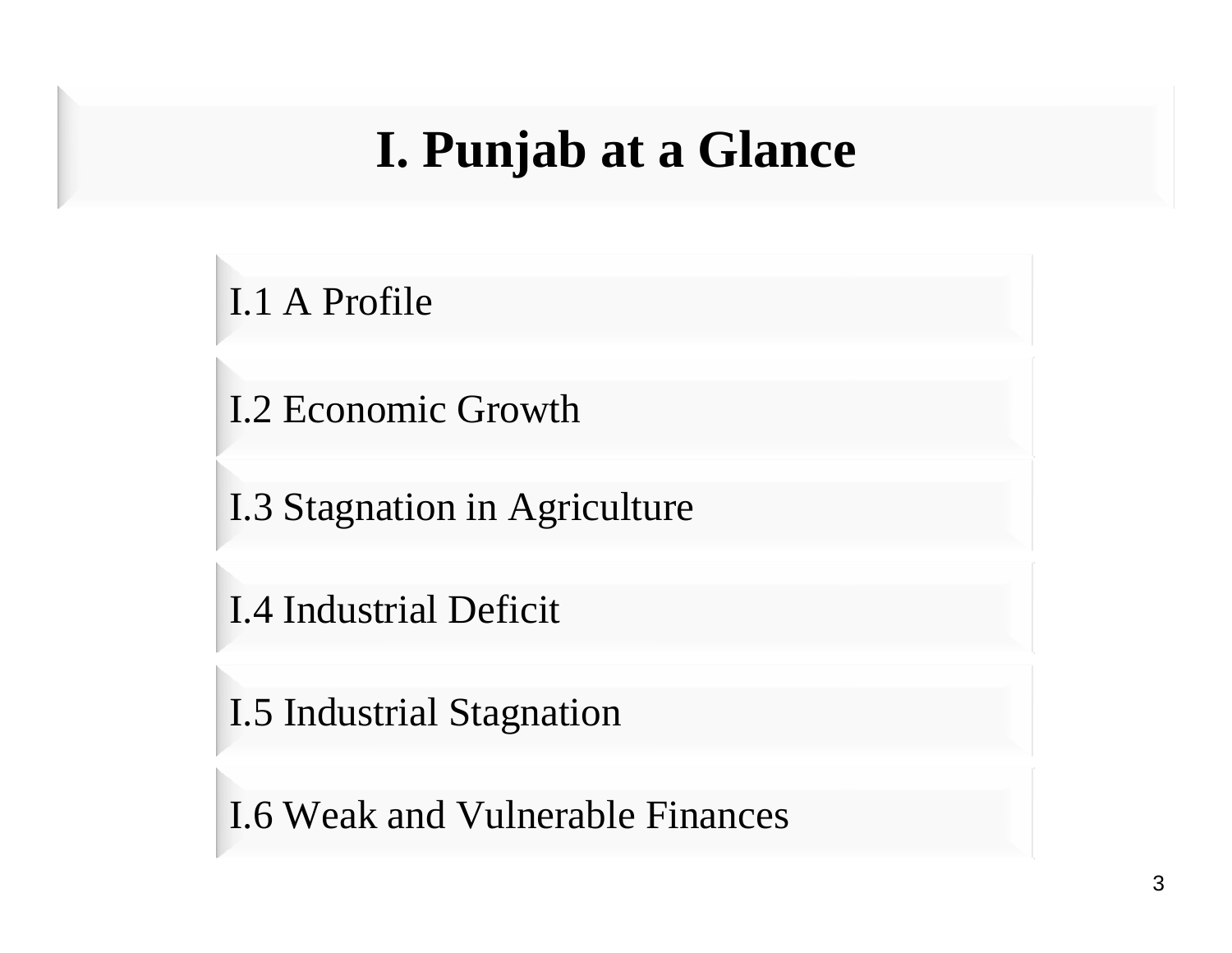### **I.1 A Profile**

One of the richest states of India 6th Rank in per capita income.

Lowest incidence of poverty - 8.4 per cent All-India incidence - 27.5 per cent

Highest proportion of scheduled castes - 29 per cent All-India proportion - 16 per cent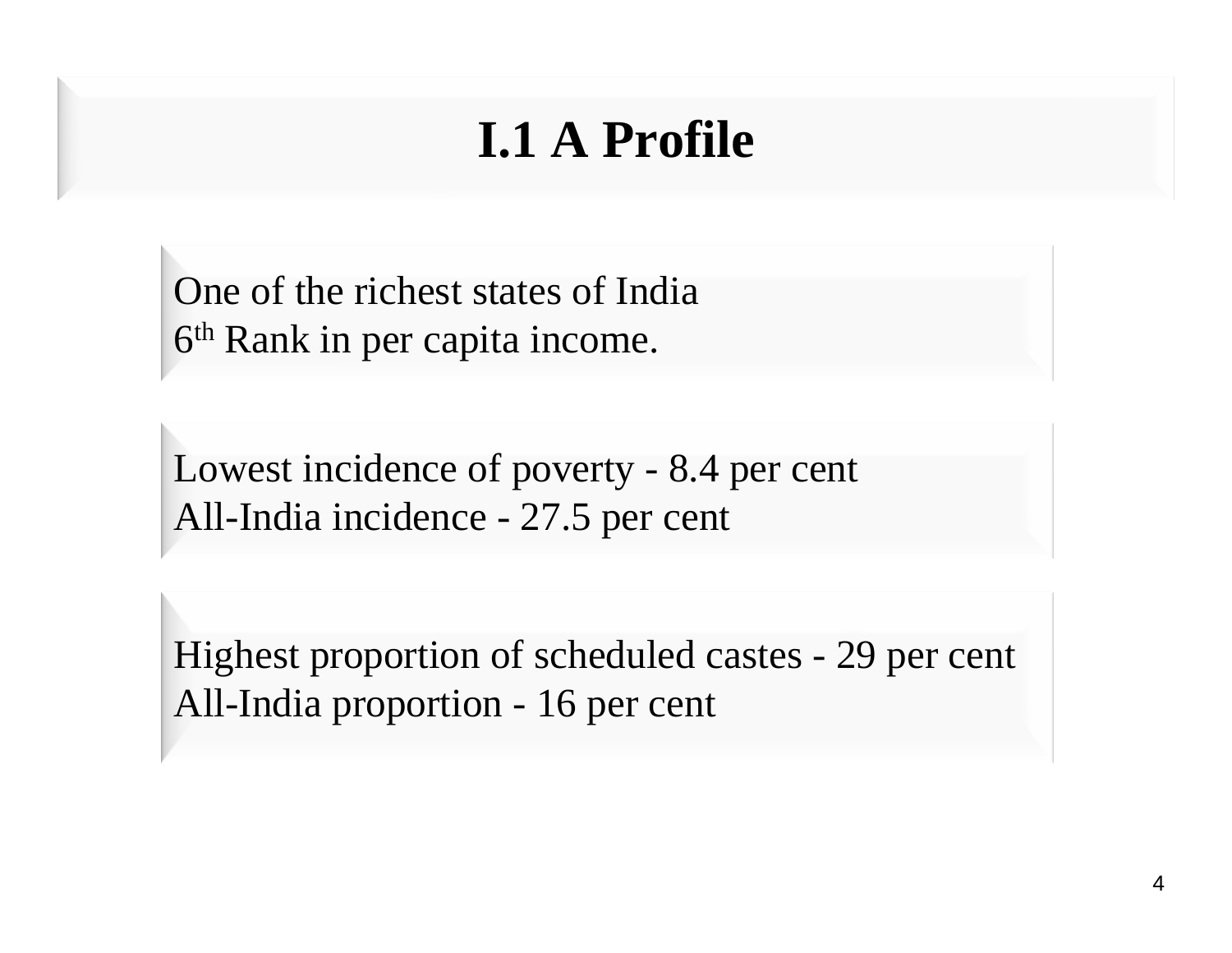### **I.2 Economic Growth**



| <b>Ambition lowered</b> |  |
|-------------------------|--|
|                         |  |
|                         |  |

Growth Targets

|               | Punjab | India |
|---------------|--------|-------|
| 10th plan $-$ | 6.4    | 8.0   |
| 11th plan $-$ | 5.9    | 9.0   |

(Lowest of all states)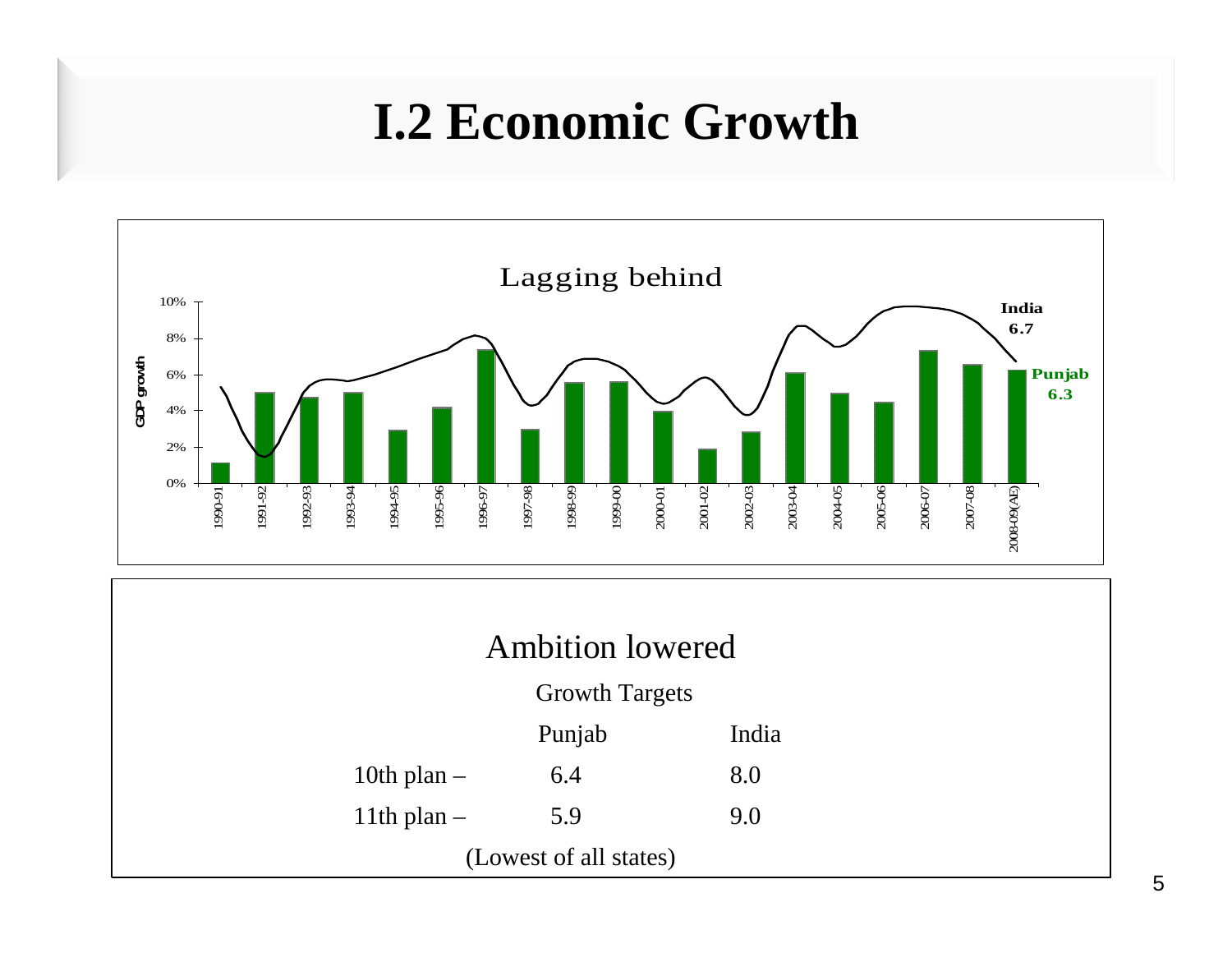### **I.3 Stagnation in Agriculture**

**A. Stagnating yields of wheat and paddy** Meager investment in irrigation Subsidies preempt resources for investment Declining water tables Free electricity encourages pumps for groundwater Free water discourages conservation Deterioration in Soil Quality Imbalanced use of fertilizersMono-cropping Neglect of research

#### **B. Highly sub-optimal Crop Diversification**

Lack of institutions for risk mitigation Inertia - procurement policies, APMC Act.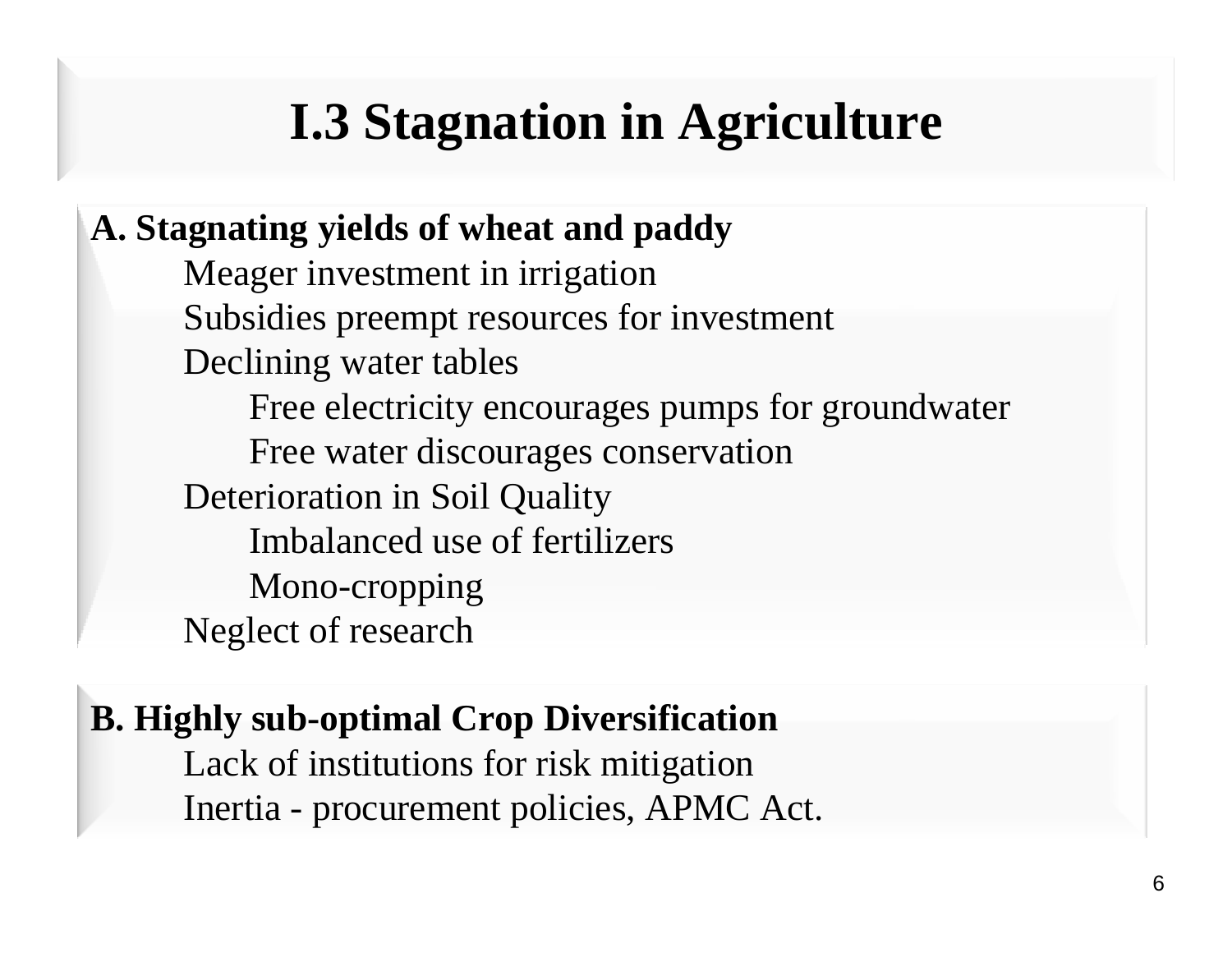### **I.4 Industrial Deficit**



Source: Central Statistical Organisation.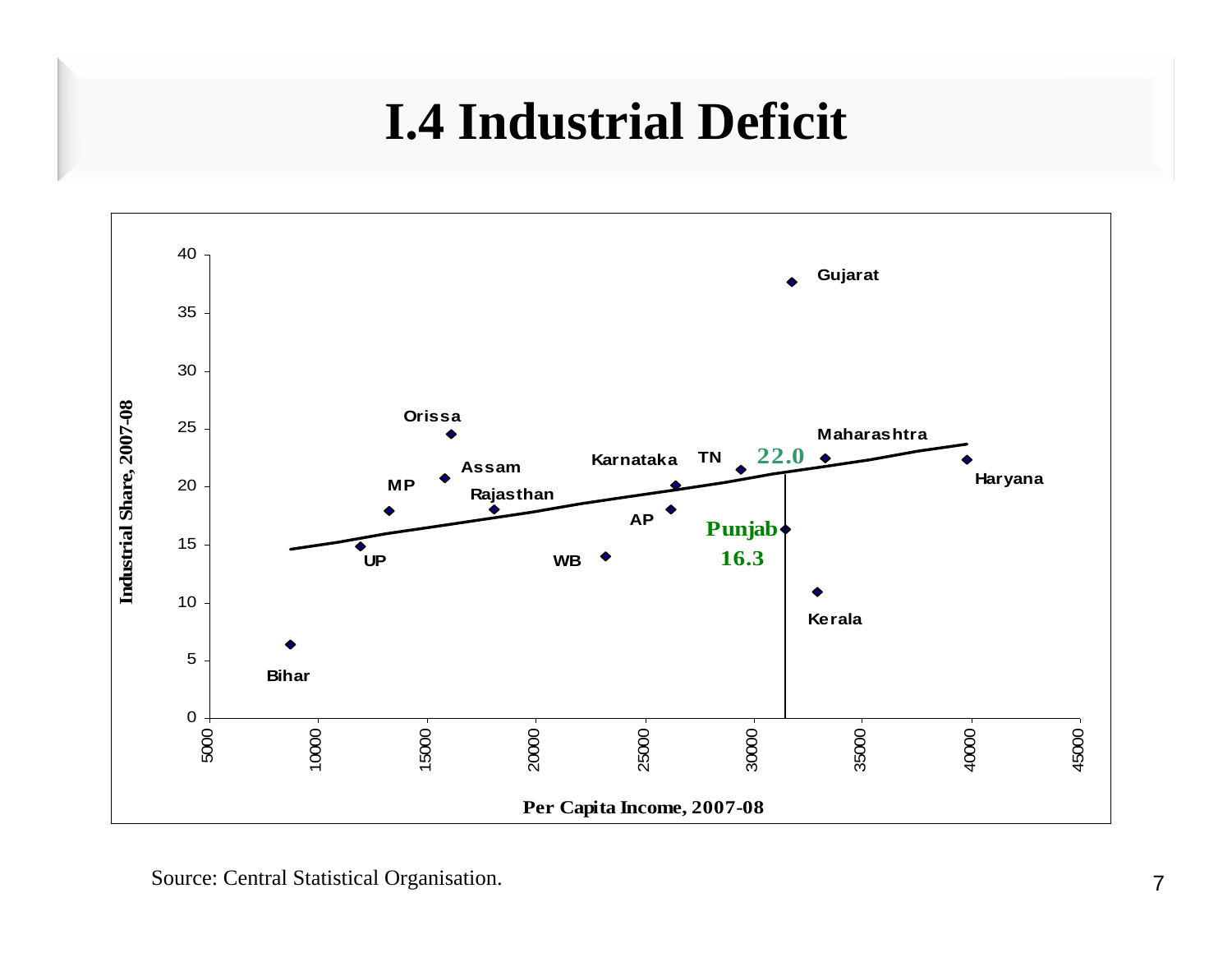# **I.5 Industrial Stagnation**

Large scale industry Meager presence Moved out to other states

Small scale industry Little modernization

Factors behind industrial stagnation Land unaffordableAdministrative apathy and Corruption Power scarcity Non-utilization of Central schemesSkill shortages Little connect between industrial policy and Punjab's rich agricultural base An Agrarian mind-set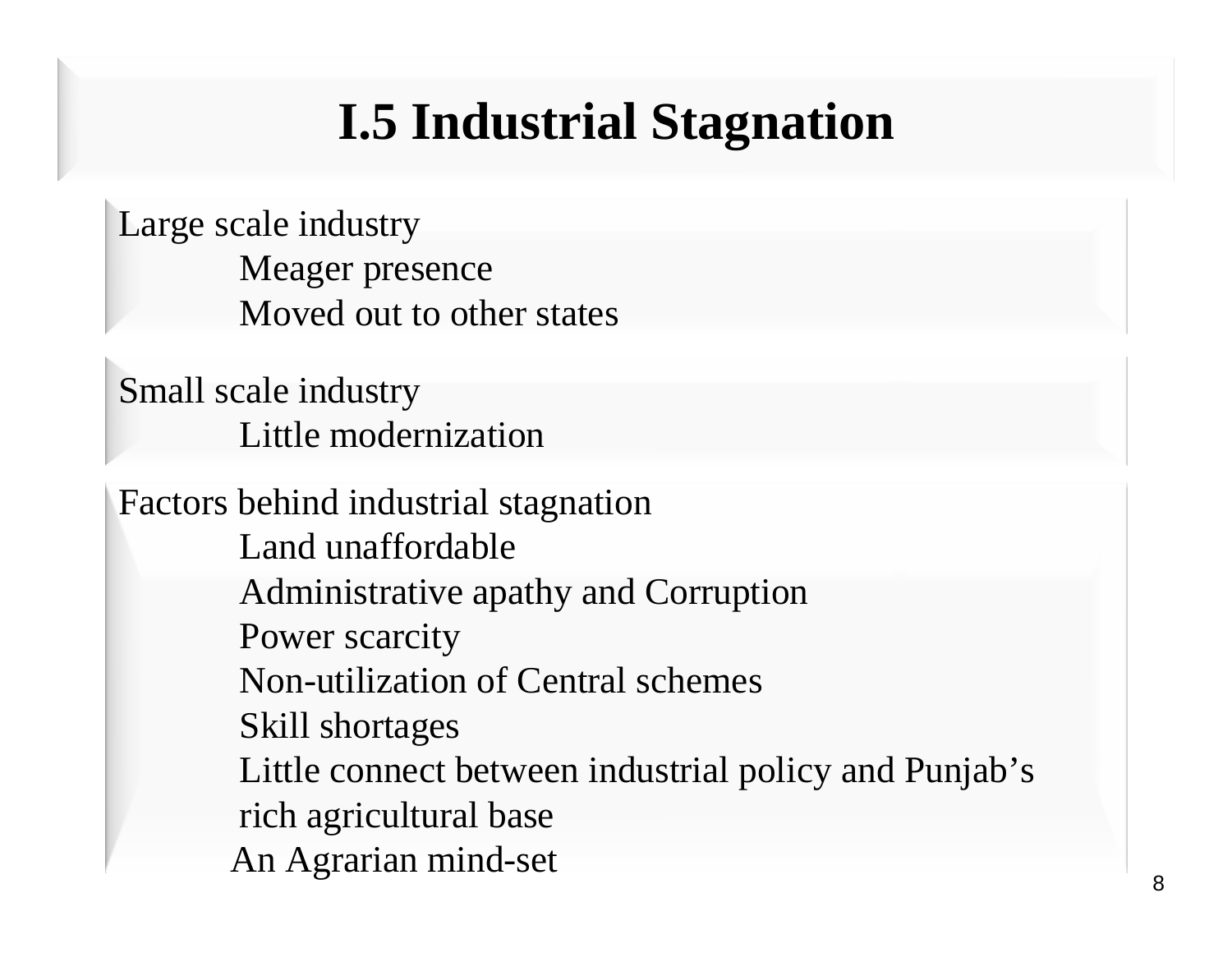### **I.6 Weak and Vulnerable Finances**



Source: Finance Department, Punjab and Planning Commission.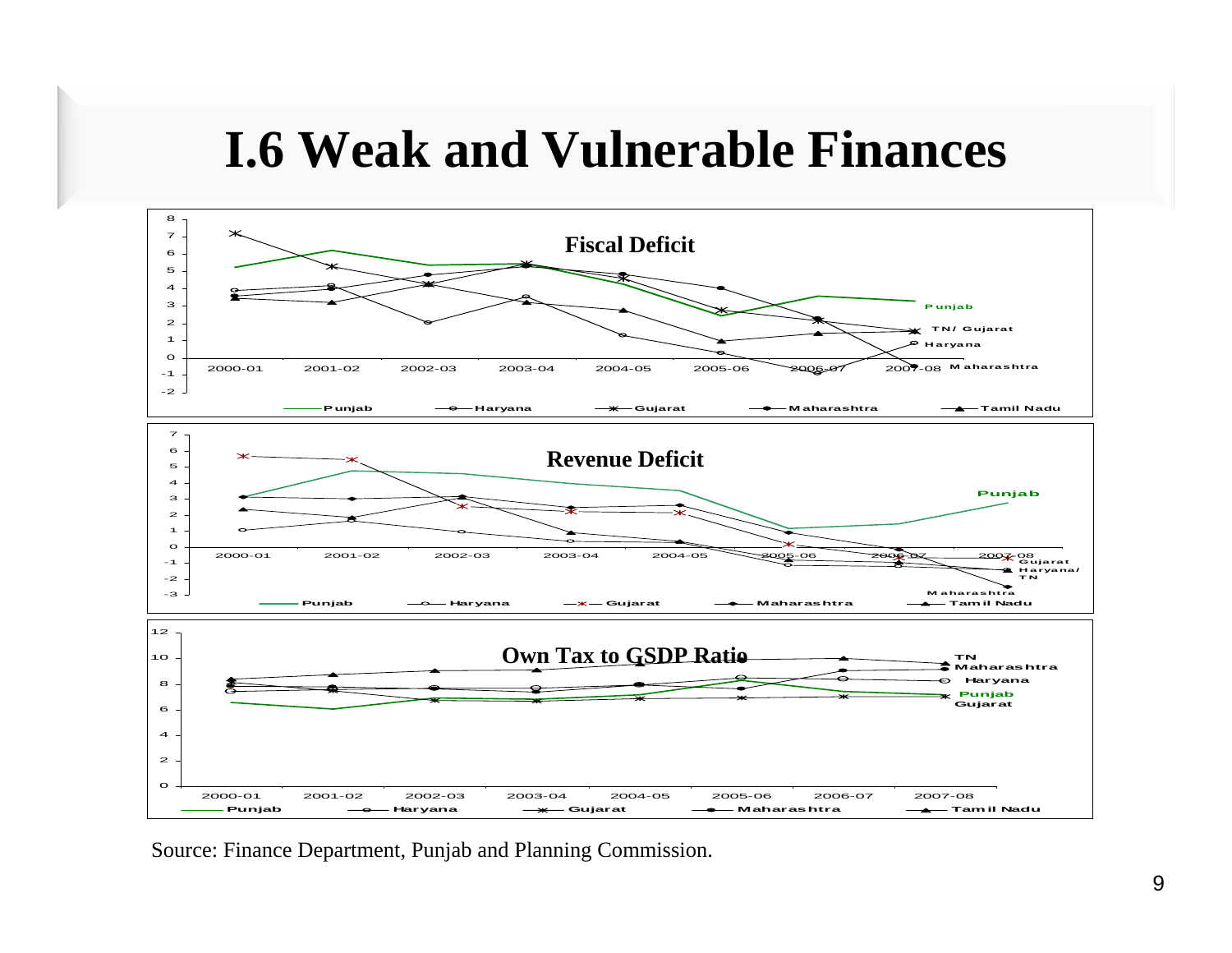### **II. Issues in Social Sector Development**

II.1 Social Outcomes

II.2 Declining Social Sector Expenditures

II.3 Education

II.4 Health

II.5 Gender Deficit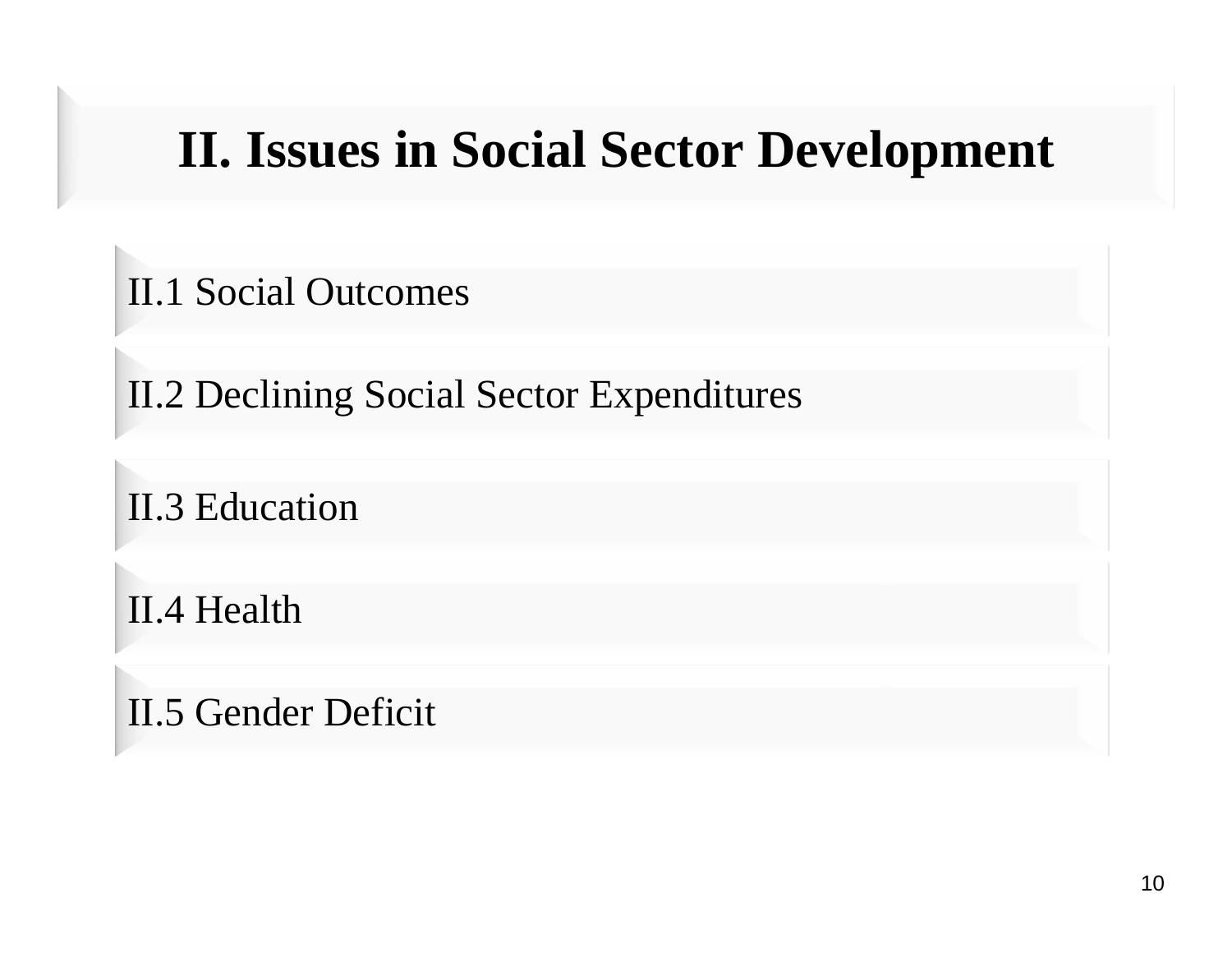# **II.1 Social Outcomes**

**Punjab's Rank Among Major States**



Note: Infant Mortality for 2008, HDI, Literacy and gender variables for 2001, Life expectancy for 2002-2006, Maternal Mortality for 2004-2006, Poverty for 2004-05, others for 2005-06.

Sources: Planning Commission, National Famil y Health Survey, Sa mple Re gistration S ystem, and Census.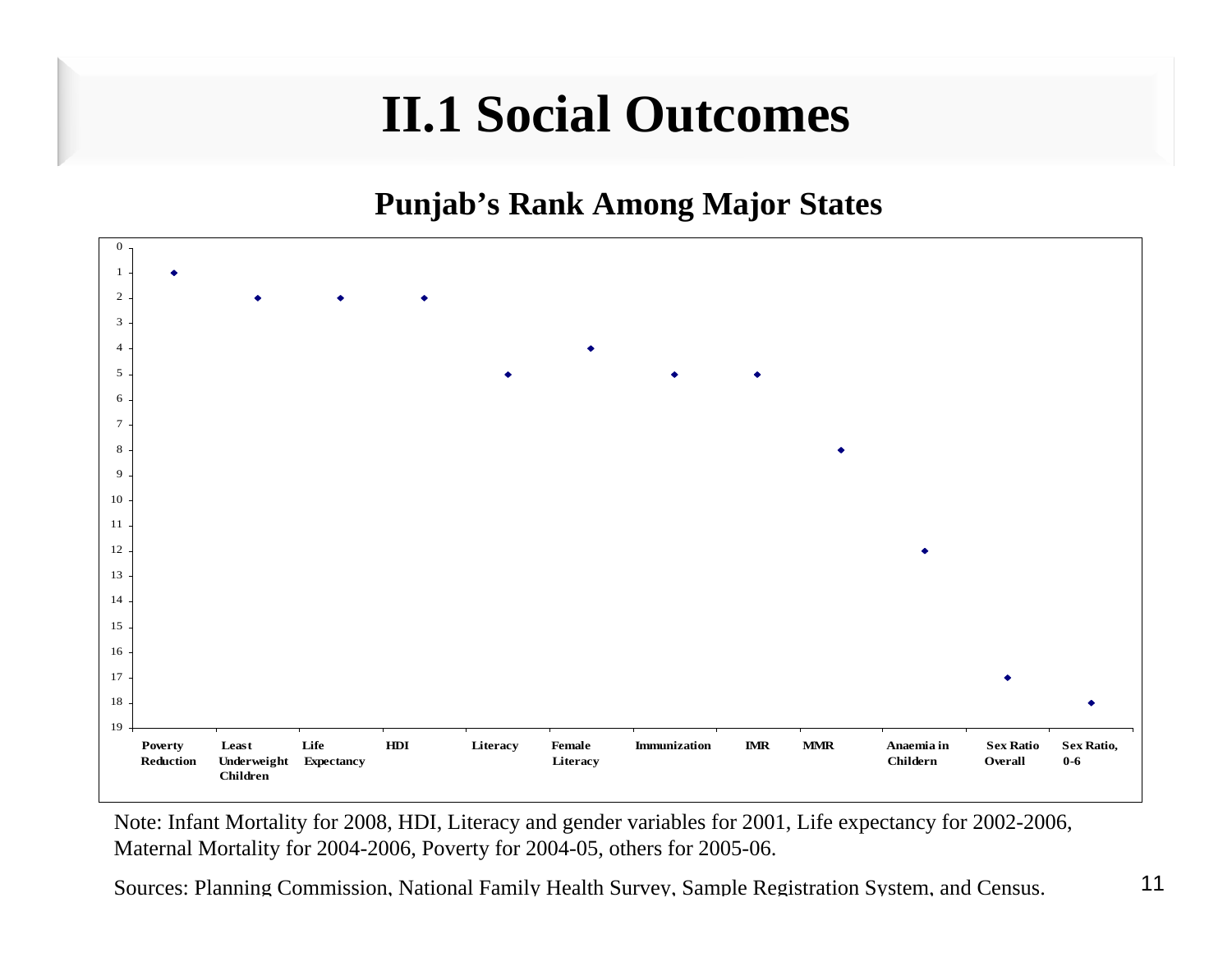### **II.2 Declining Social Sector Expenditures**

**(per cent of GSDP)**

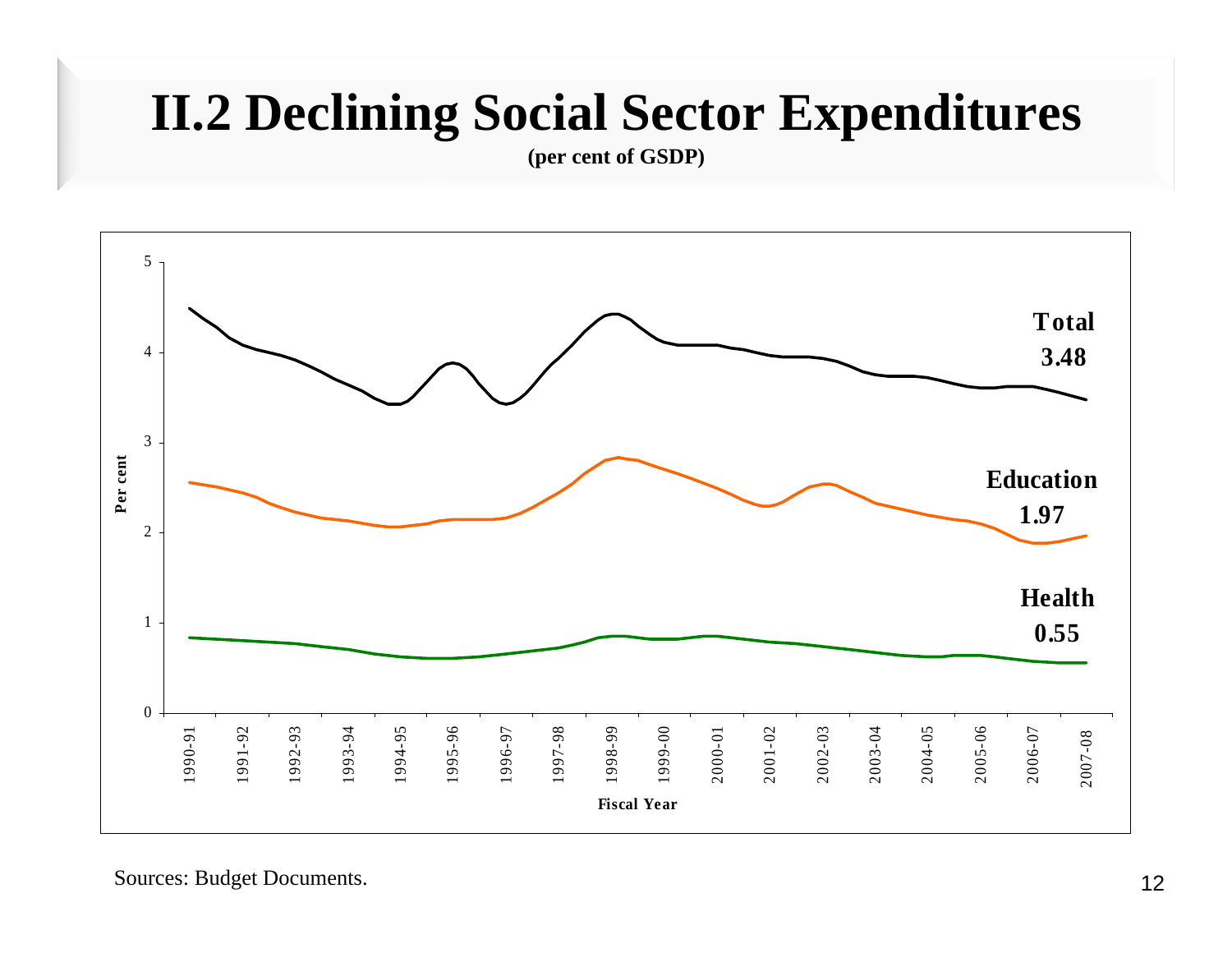### **II.3 Education**

**II.3a Excellent Physical Infrastructure**

Punjab Ranked in top 3 on Educational Infrastructure Index

Elements of Educational Infrastructure Index:Availability of drinking water - 97 per cent Common toilets - 90 per cent Toilets for girls - 80 per cent

Access to schools in Rural Areas Punjab - 93.5 per cent All-India - 87 per cent

Source: National University of Educational Planning and Administration ( NUEPA)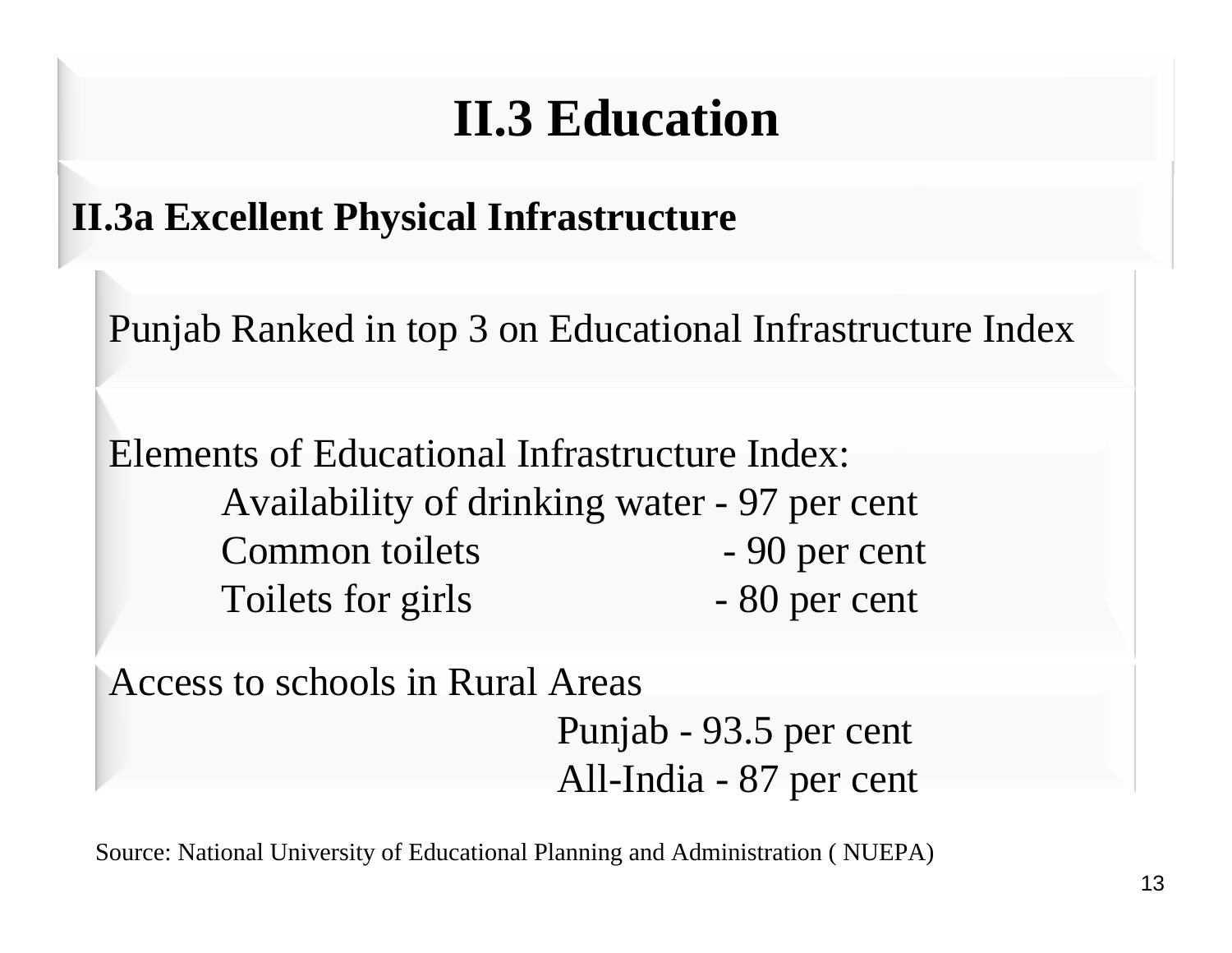### **II.3b Very Poor Learning Outcomes**

Punjab Ranked 25<sup>th</sup> on Educational Outcome Index

Elements of Educational Outcome Index:

| Punjao | muia  |
|--------|-------|
| 40.8   | 50.2  |
| 44.8   | 50.5  |
| 7.7    | 5.2   |
| 2.9    | 8.0   |
| 76.2   | 115.3 |
| 100.0  | 82.7  |
| 0.8    | 0.9   |
| 50.6   | 19.9  |
| (0.1)  | 117   |
|        |       |

Source: National University of Educational Planning and Administration ( NUEPA)

 $\mathbf{D}_{\text{total}} = \mathbf{L} \cdot \mathbf{L}$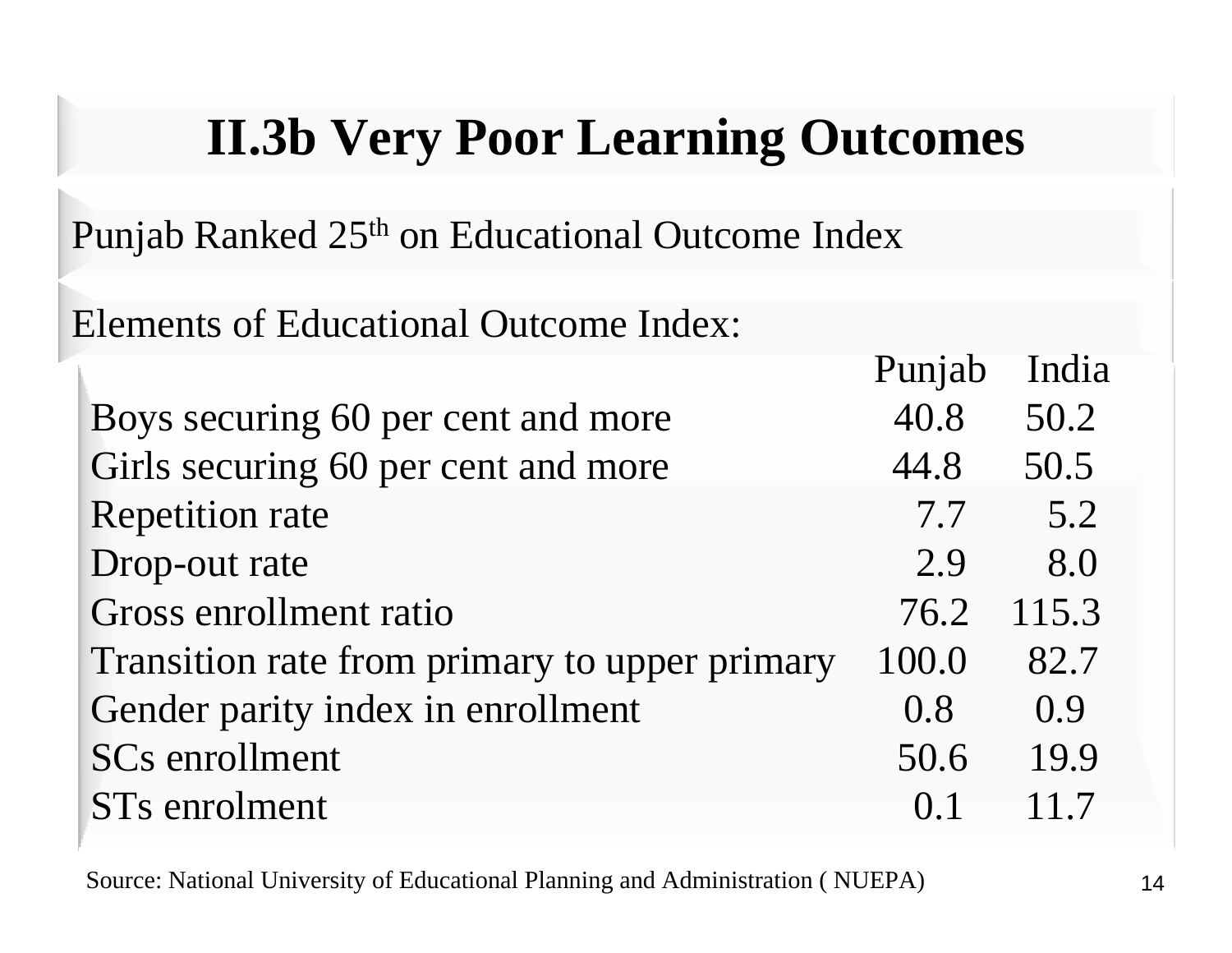### **II.3c Survey Findings on Learning Outcomes NCERT**

| <b>Ranking of Punjab</b>   |               |       |               |                         |                |       |  |
|----------------------------|---------------|-------|---------------|-------------------------|----------------|-------|--|
| Class                      | III           |       |               | $\overline{\mathsf{V}}$ | VII-VIII       |       |  |
|                            | 2004          | 2008  | 2002          | 2007                    | 2004           | 2008  |  |
| Language                   | 25/29         | 14/32 | 17/30         | 23/33                   | 27/27          | 5/32  |  |
| <b>Mathematics</b>         | 22/29         | 22/32 | 8/30          | 10/33                   | 17/27          | 8/32  |  |
| <b>Mean Marks Attained</b> |               |       |               |                         |                |       |  |
| (Percent)                  |               |       |               |                         |                |       |  |
| Class                      |               | III   | $\bf V$       |                         |                | VIII  |  |
|                            |               | 2008  |               | 2007                    |                | 2008  |  |
|                            | Punjab        | India | Punjab        | India                   | Punjab         | India |  |
| Language                   | 67.2<br>$\lt$ | 67.8  | 57.8<br>$\lt$ | 60.3                    | 62.0<br>$\geq$ | 56.7  |  |
| <b>Mathematics</b>         | 58.1<br>$\lt$ | 61.9  | 48.4<br>$\lt$ | 48.5                    | 44.1<br>$\geq$ | 41.2  |  |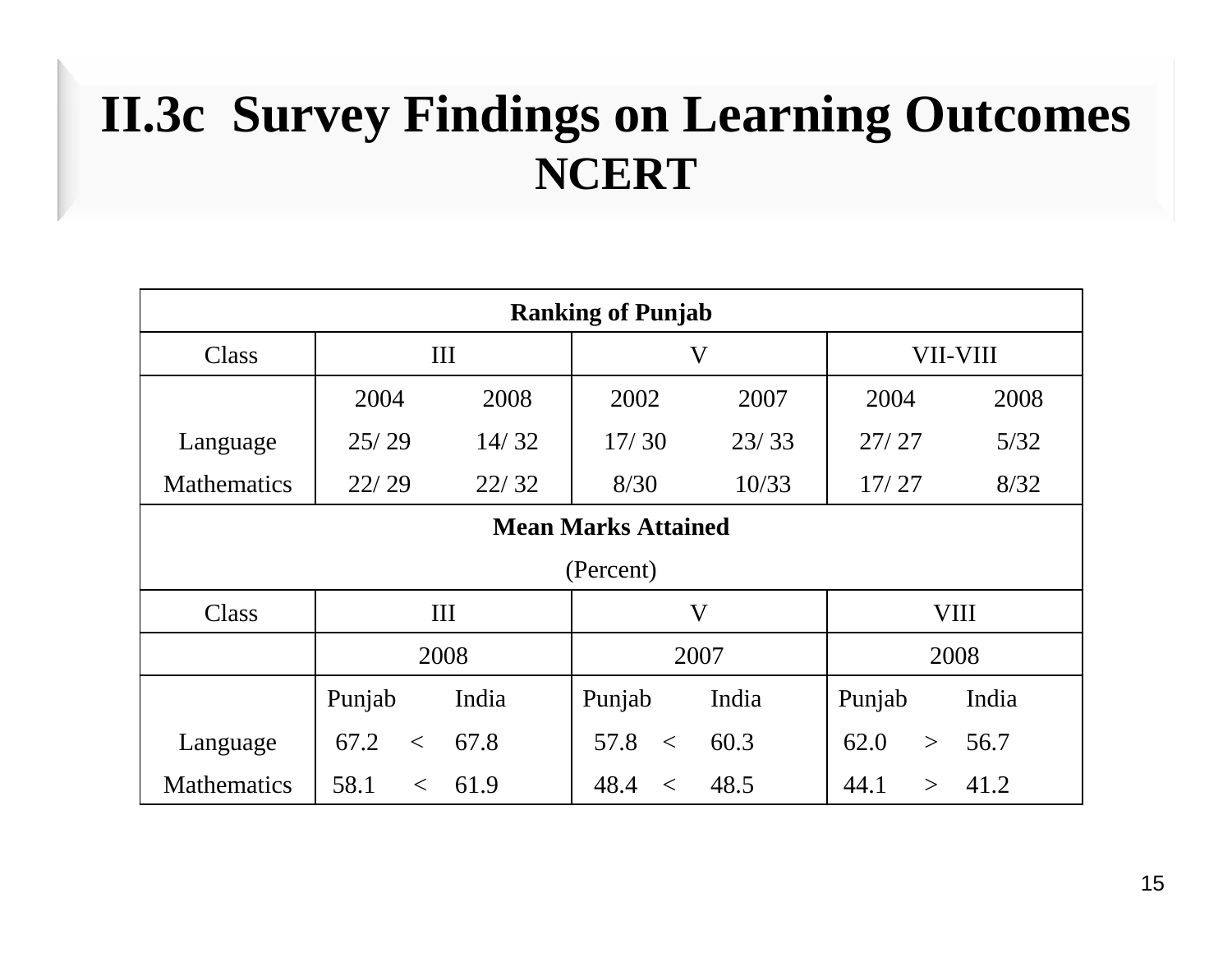### **II.3c Survey Findings on Learning Outcomes NCERT (Contd..)**

Except for Upper Primary (class VII/VIII) in 2008, Punjab ranks rather low among 30 or so states/UTs.

For class III, very poor ranking in mathematics, and some improvement in language from very poor in 2004 to middling rank in 2008.

For class V, deterioration with very poor rank in language and middling rank in mathematics in 2007.

Only in Upper Primary in 2008 the mean marks obtained in Punjab are higher than the average for all-India, reflecting a significant improvement from 2004.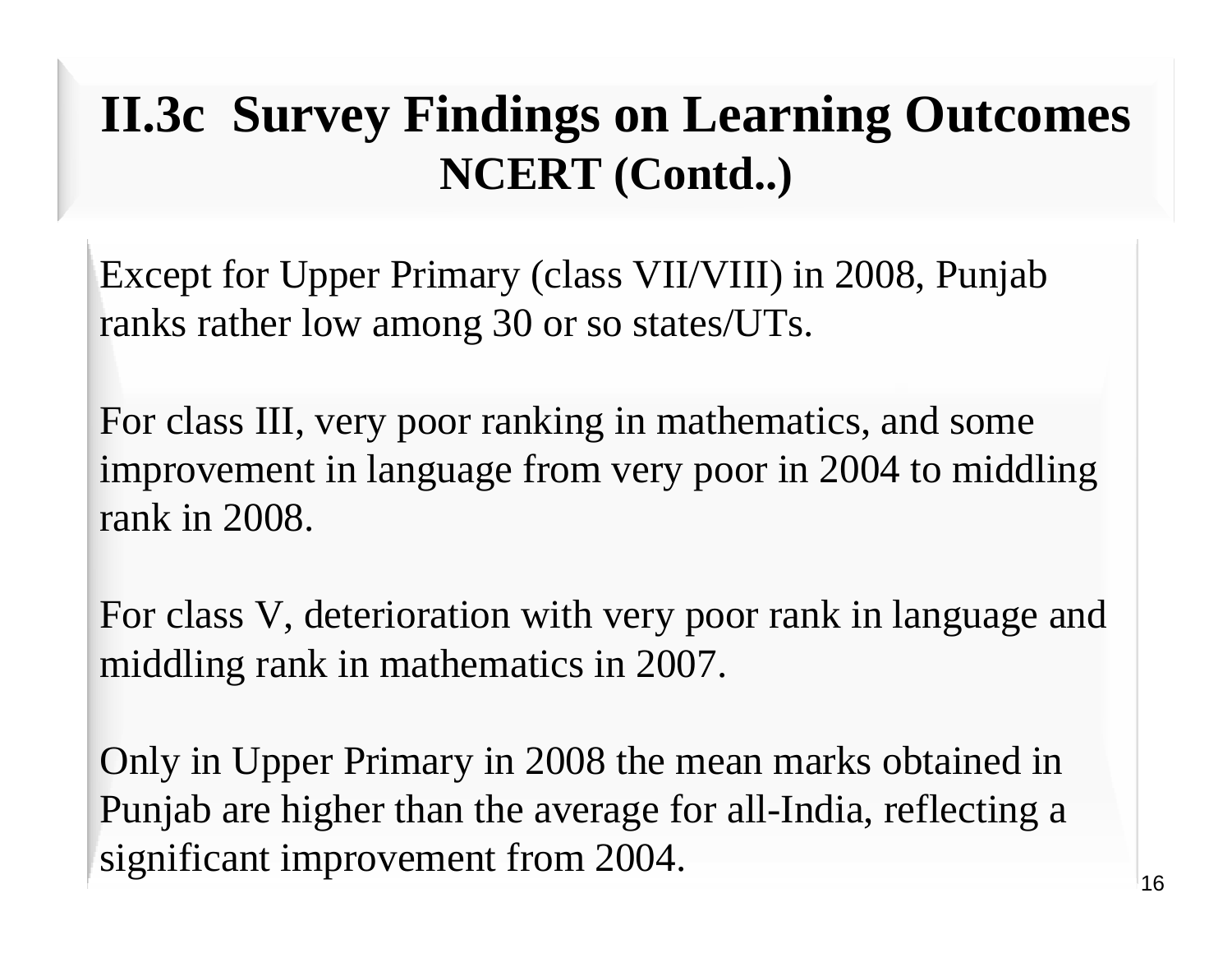### **II.3c Survey Findings on Learning Outcomes ASER 2009**

| <b>Class V students</b>        | Punjab | Haryana | Gujarat | <b>Tamil Nadu</b> | Maharashtra | All-India |
|--------------------------------|--------|---------|---------|-------------------|-------------|-----------|
| Who cannot read level two text | 35.7   | 34.2    | 55.6    | 64.7              | 26.2        | 47.2      |
| Who cannot divide              | 51.1   | 45.3    | 75.4    | 86.1              | 49.0        | 62.0      |
|                                |        |         |         |                   |             |           |
| <b>Class VIII students</b>     | Punjab | Haryana | Gujarat | <b>Tamil Nadu</b> | Maharashtra | All-India |
| Who cannot read level two text | 13.1   | 13.6    | 22.8    | 30.9              | 8.5         | 17.5      |
| Who cannot divide              | 26.3   | 17.9    | 43.7    | 58.0              | 20.2        | 31.3      |

#### **Parho Punjab Initiative** for Remedial Teaching 2008

Improvement

| <b>Class V students</b> | From | To |
|-------------------------|------|----|
| Who can read stories    | 46   | 58 |
| Who can divide          | 29   | 40 |

#### **Digital Equalizer 2008**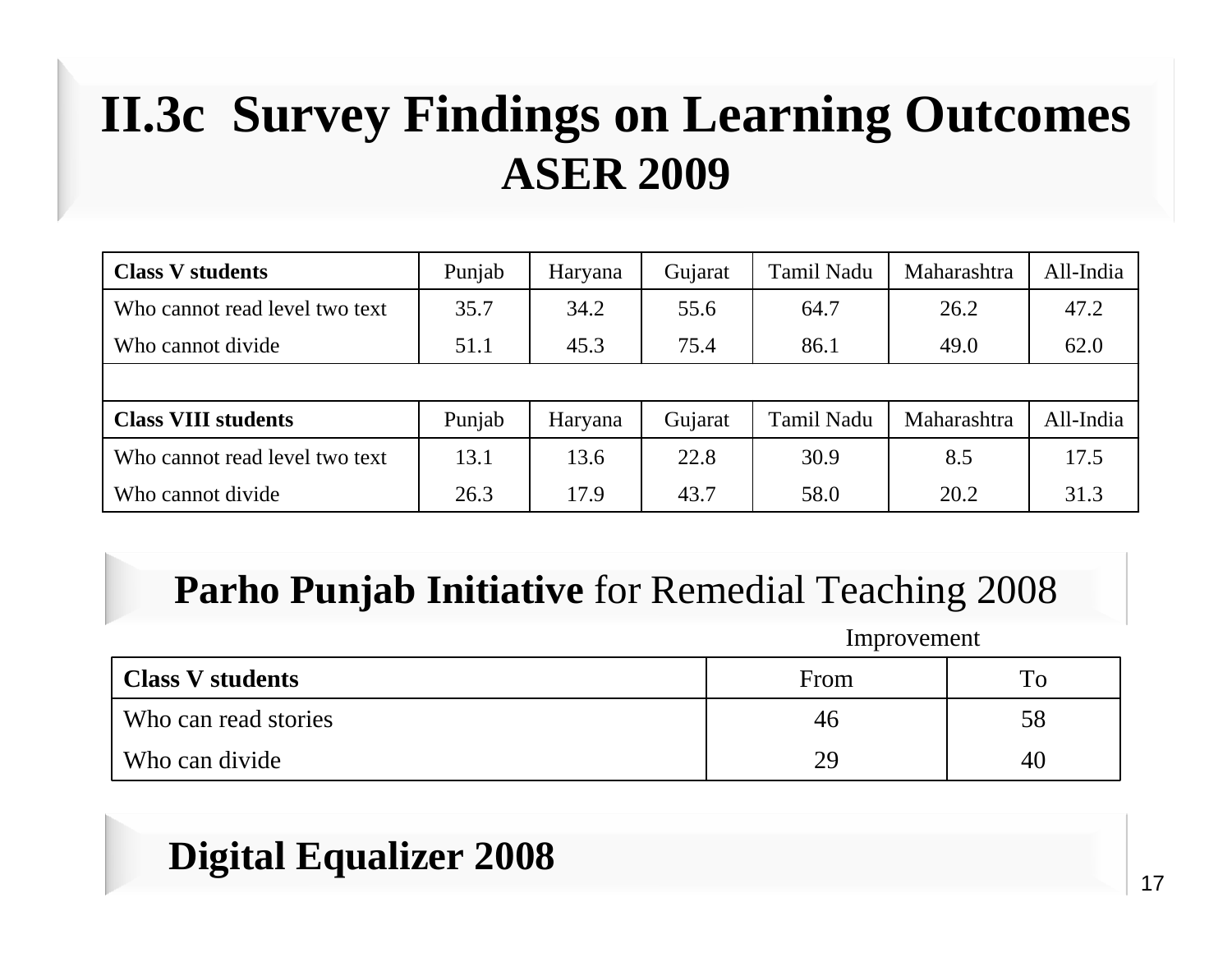### **II.3e Possible Explanations for Poor Outcomes**

High incidence of teacher absenteeism

More than 34 per cent of teachers absent during unannounced visits to government schools - third highest among 19 surveyed states (Kremer et al, 2003)

15 per cent absenteeism in primary schools - amongs<sup>t</sup> the highest of all states and deteriorated between 2007 and 2009 (ASER)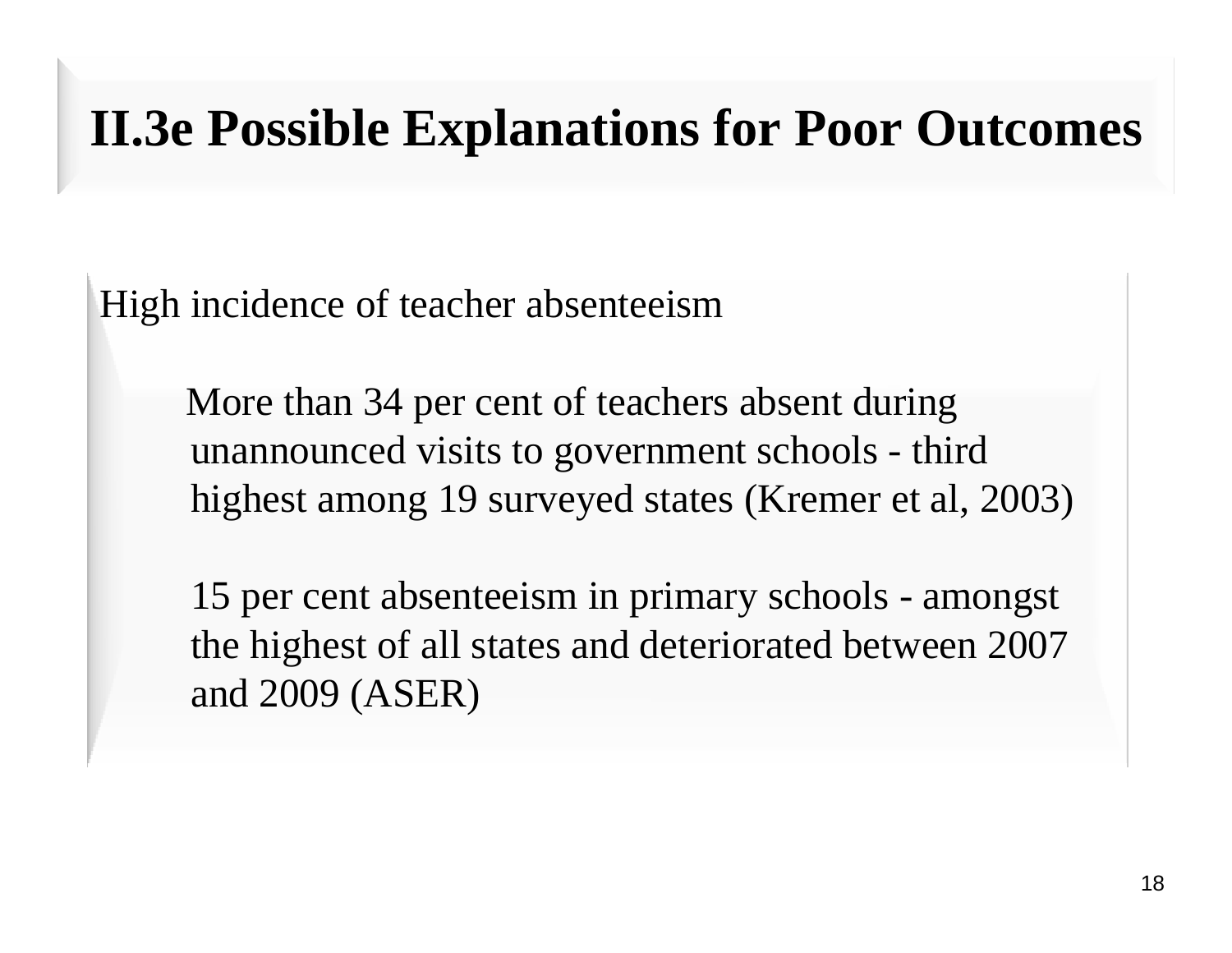# **II.3e Possible Explanations….(Contd..)**

Factors behind Teacher Absenteeism

Teachers hired at state level with transferability across the state

Strong Trade Unions ensure job security

Appointments, promotions, transfers - strong political influence

System of supervision non-existent

Accountability to remote authorities implies that teachers can get away with absenteeism and/or subcontracting teaching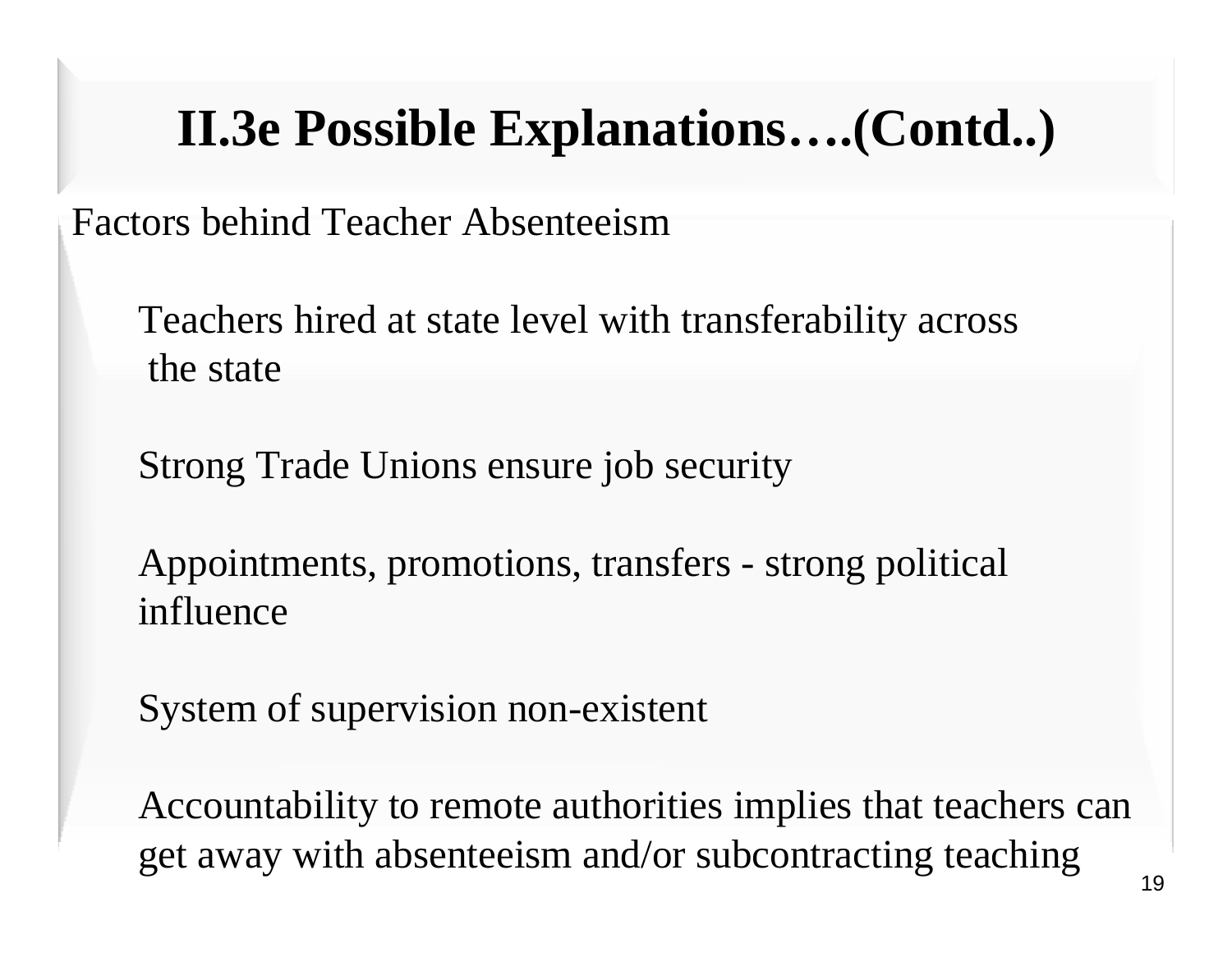# **II.3e Possible Explanations….(Contd..)**

Teacher Recruitment Scenario

Maximum age limit for new entrants 42, pressures to raise furtherGender discrimination in recruitment Questionable practices, court stay orders on recruitment Vacancies of teachers 20,815 against a total strength of 96,601 sanctioned posts, as of 2007-08 Student-Teacher Ratio of 38 - 14<sup>th</sup> among major states

Poor Inspection System

Political dominance of institutions of regulations/standards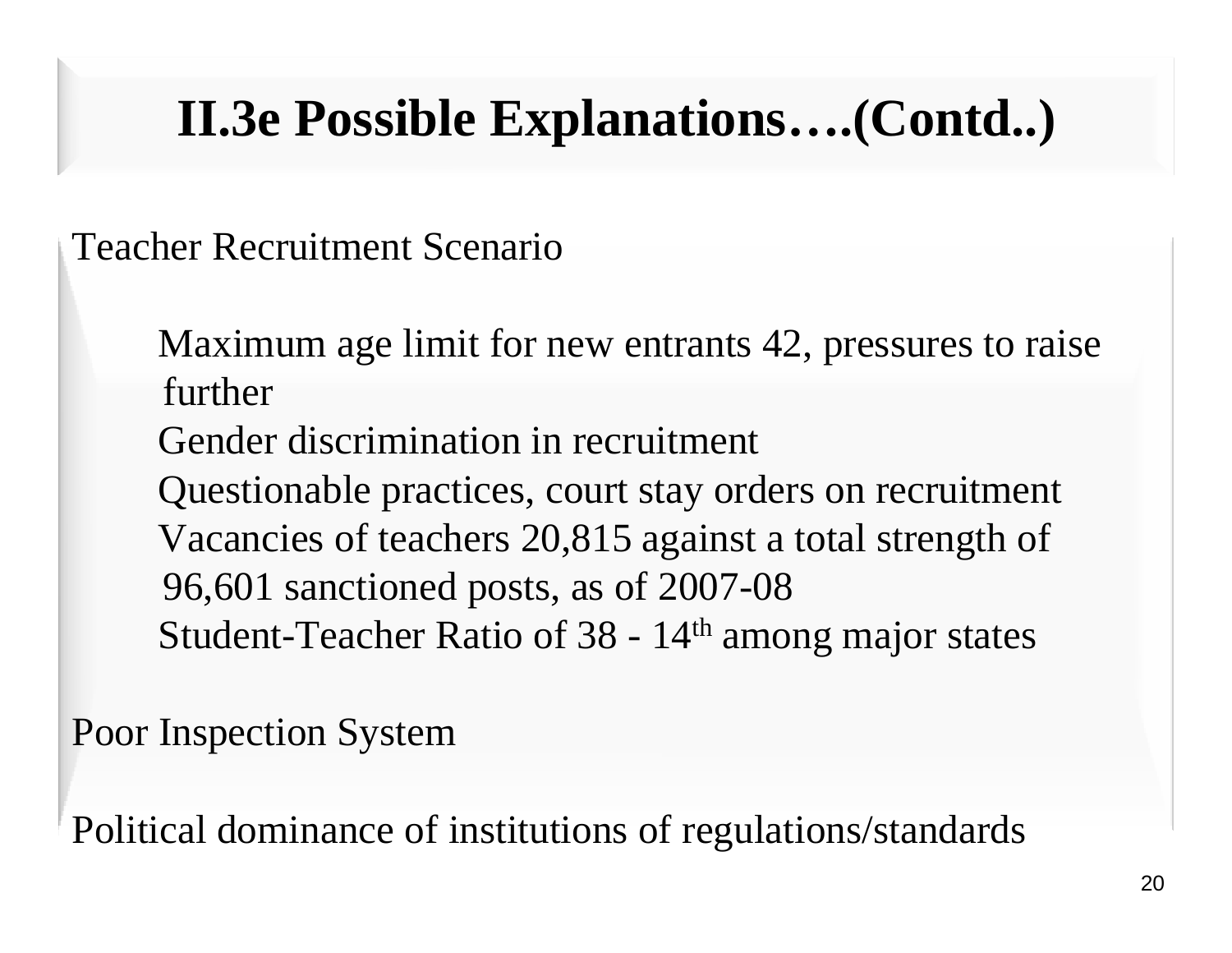# **II.3f Market Response**

A rapidly rising demand for good education in a rich state like Punjab has generated a market response - proliferation of private primary schools

More than 85 per cent of the private primary schools are unrecognized

Private Unrecognized schools account for 25 per cent of total enrollment:

Teachers with higher academic qualification Teachers paid substantially less than government teachers Have more favorable pupil-teacher ratios A greater percentage of female teachers A greater percentage is English medium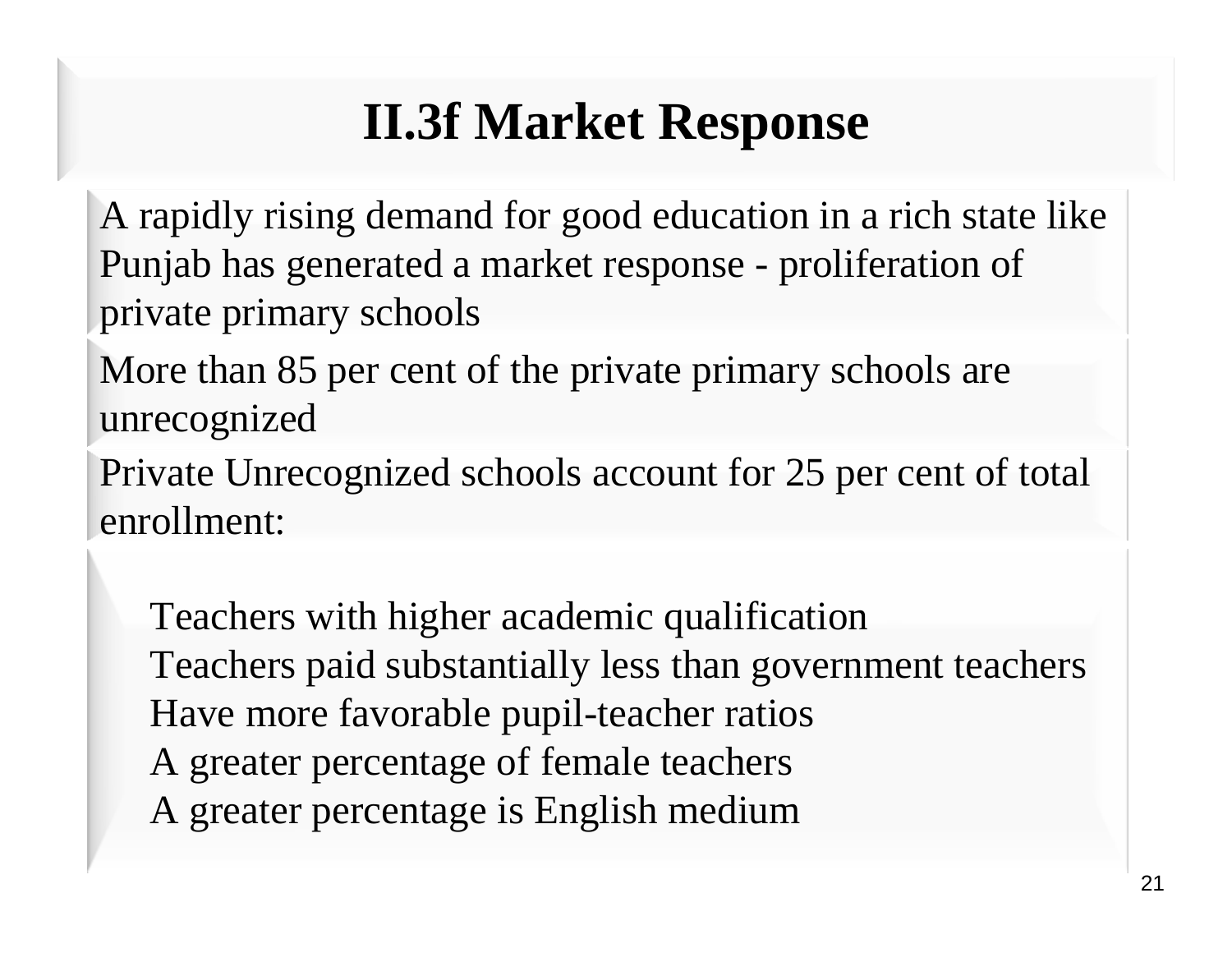# **II.3g Sarva Shiksha Abhiyan Opportunity for Reform**

Only 5-6 per cent allocated for teachers' training, teaching equipment, research, evaluation, monitoring and supervision, etc.

Only 4-5 per cent of funds set aside for innovative activities for improving course content, using IT in education, etc.

Utilization of funds compares poorly with other comparator states till 2007-08, but close to 100 per cent in 2008-09

Significant improvement in 2008-09 both in allocation pattern and utilization of funds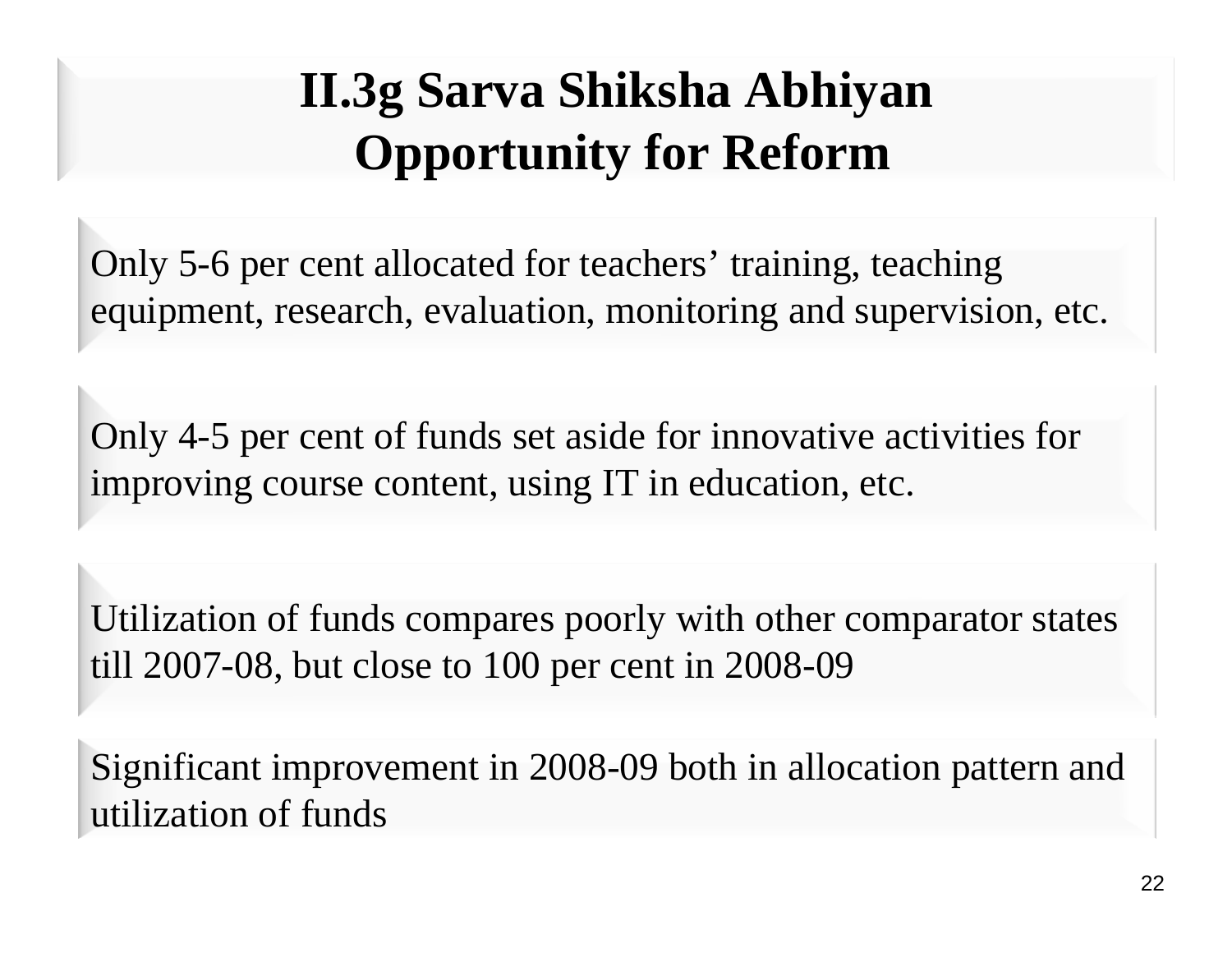# **II.4 Health**

Health outcomes not commensurate with the high per capita income and extensive infrastructure of healthcare



Note: Exceptions, Nutrition and IMR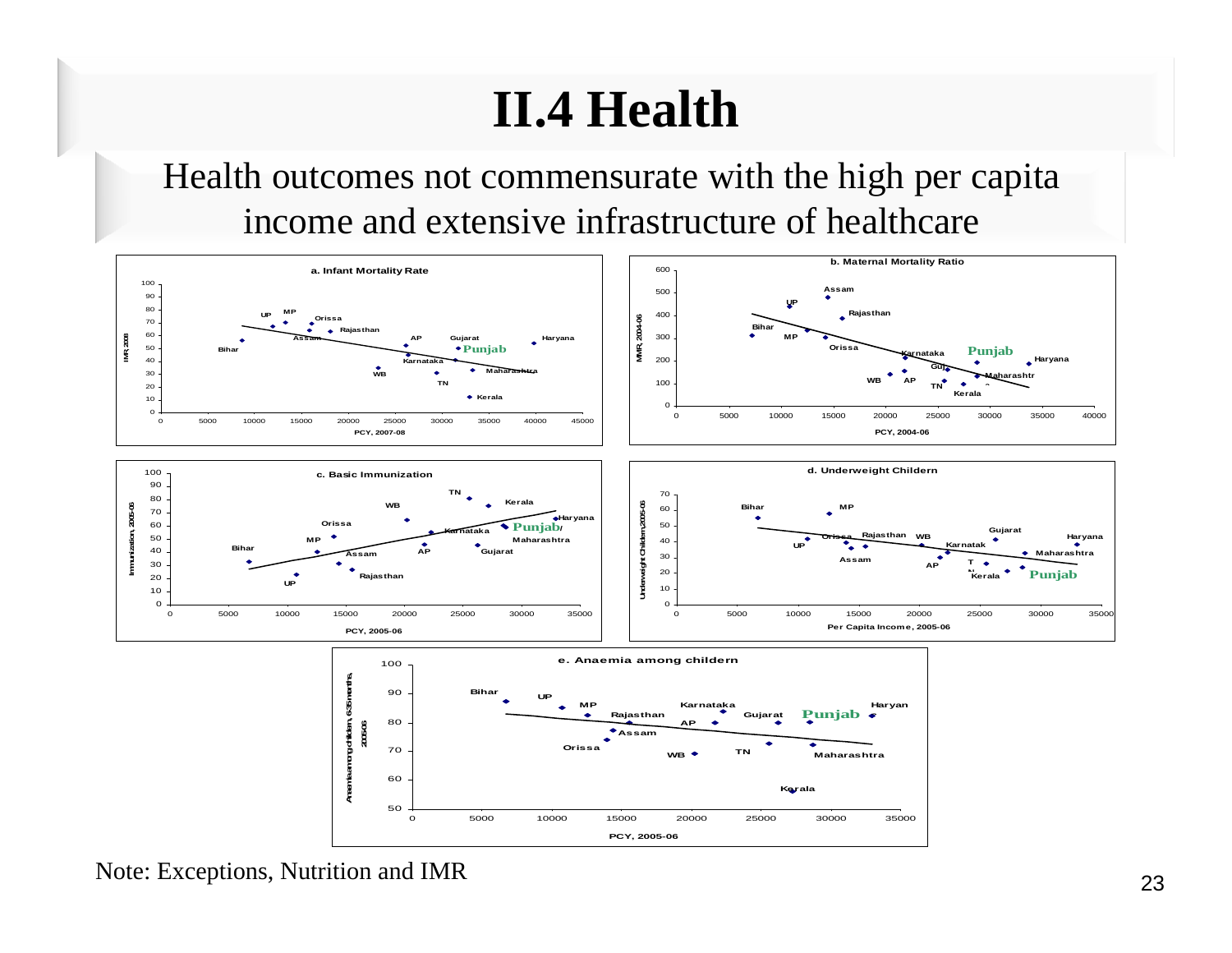### **II.4a Weak Institutions of Delivery**

Fundamental problems in the functioning of the healthcare system in the state stem from weak institutions of delivery as well as heavy political interference in the deployment of health personnel, and in the management of health centres and hospitals

Centralized hiring and ineffective supervision encourages absenteeism and indiscipline

Outsourcing primary health care to private sector- mixed results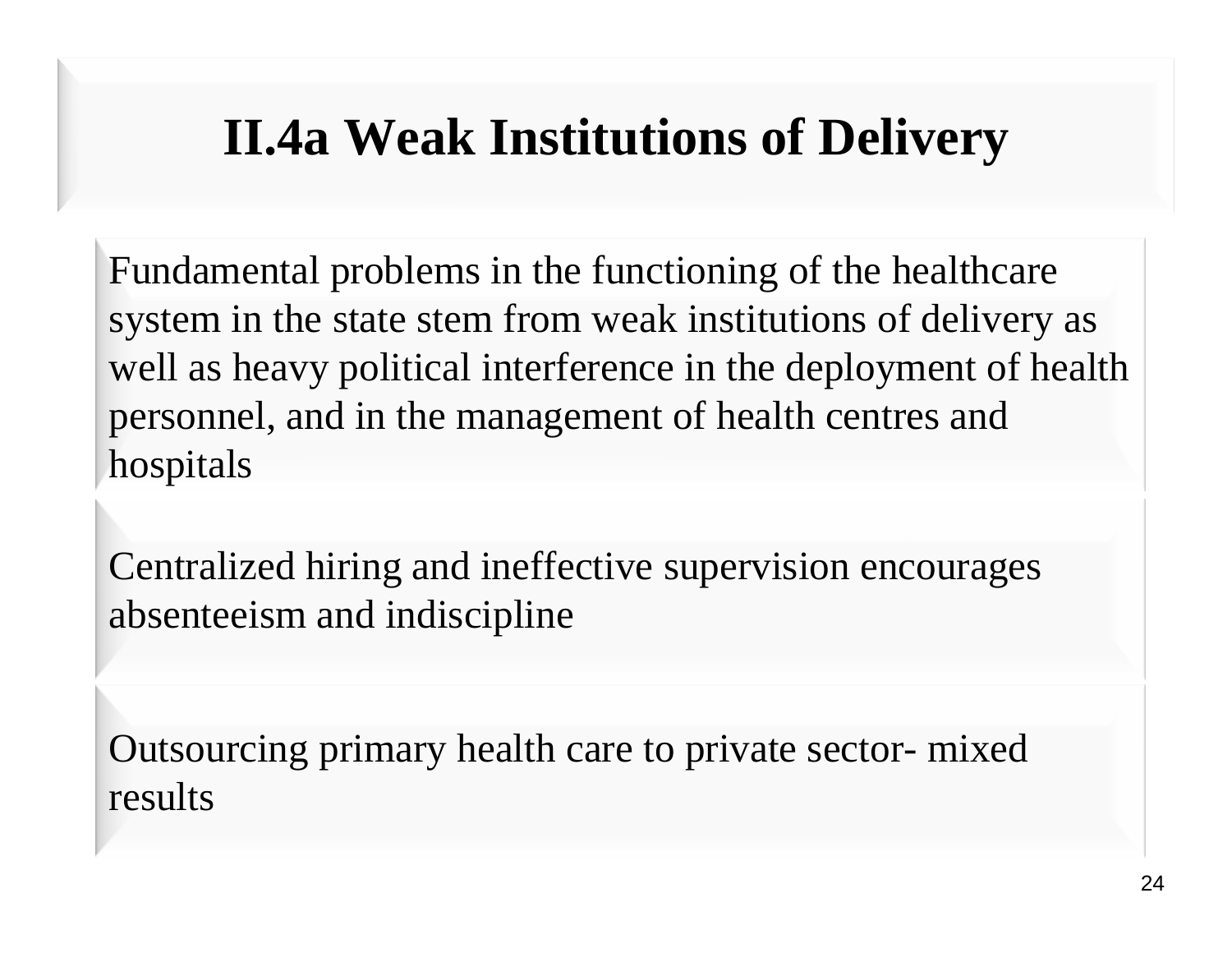#### **I**<br>**I**II (b). Healthcare of Dal **II.4a Weak Institutions of Delivery (Contd..)**

Recruitment scenario

Restrictive policies in the hiring began in 1997, and grew worse with growing fiscal stress

18 per cent of Auxiliary Nurse Midwives (ANM) positions in Punjab were vacant, as of 2007-08

60 per cent of the obstetrics/gynecology positions were vacant in Community Health Centres and subdistrict hospitals, as of 2007-08

Flexibility provided in National Rural Health Mission (NRHM) is highly inadequately utilized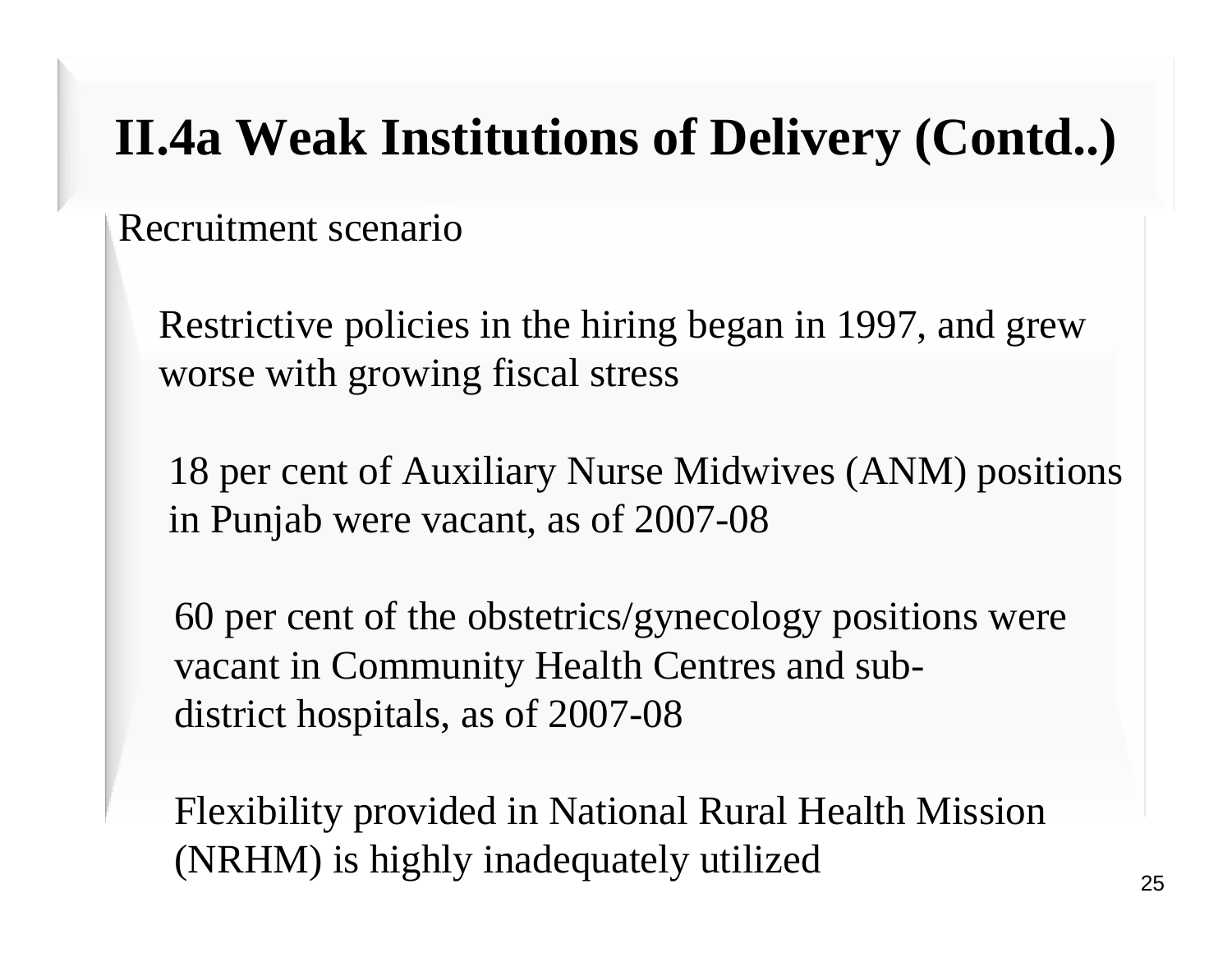### **II.4b Maternal Mortality**

Lower social status of women in society comes in the way of using existing infrastructure of better and safer delivery

Only 52.5 per cent of the births at institutions

Only 68.6 per cent attended by the skilled health personnel

Both much lower than other states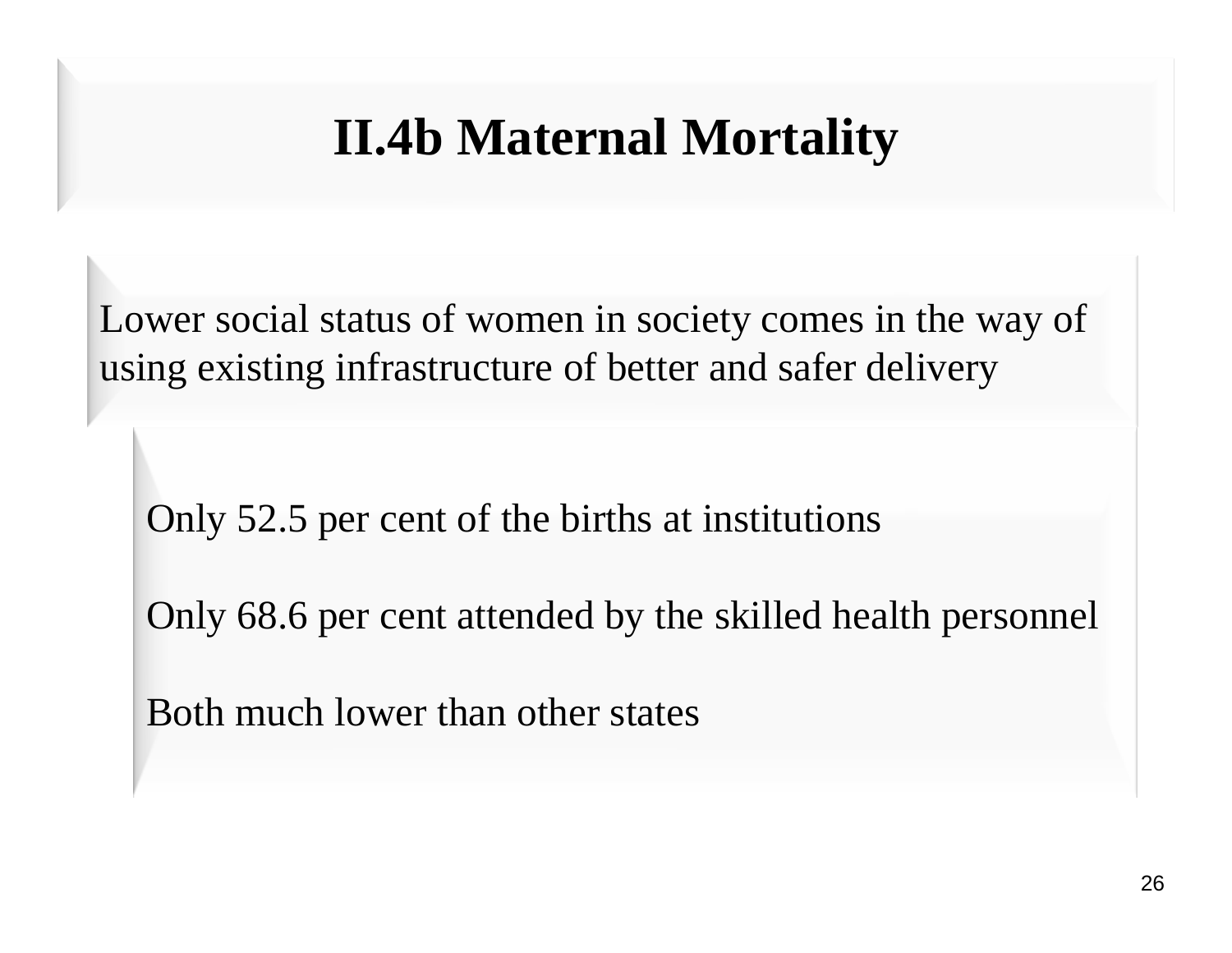### **II.4c Poor State of Water and Sanitation**

Gains of nutrition are drained away by diseases resulting from unsafe drinking water and the poor state of sanitation.

The Government of Punjab has initiated a project with the Naandi Foundation for providing safe drinking water at a nominal charge.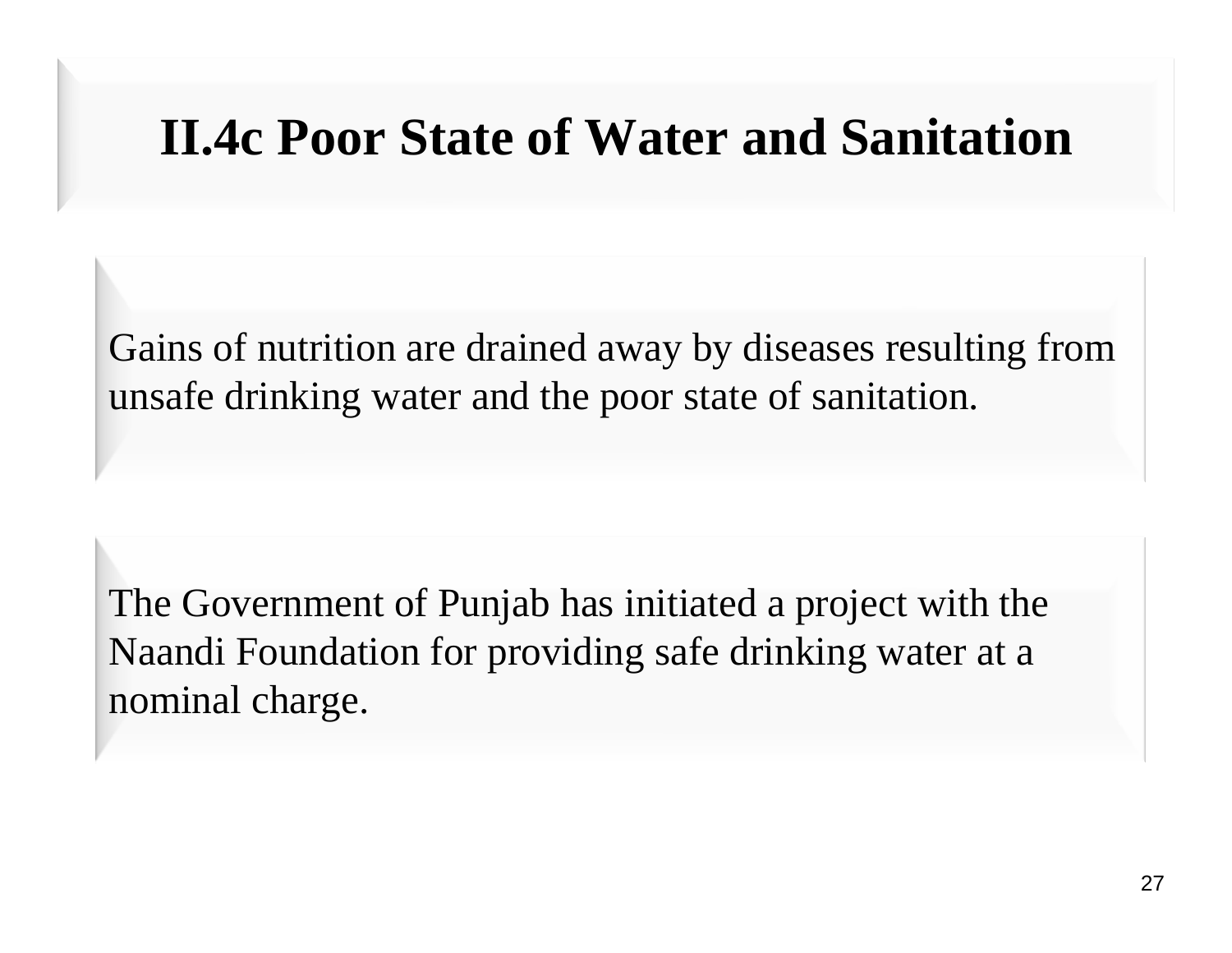# **II.5 Gender Deficit**



Punjab's child sex ratio below the expected level.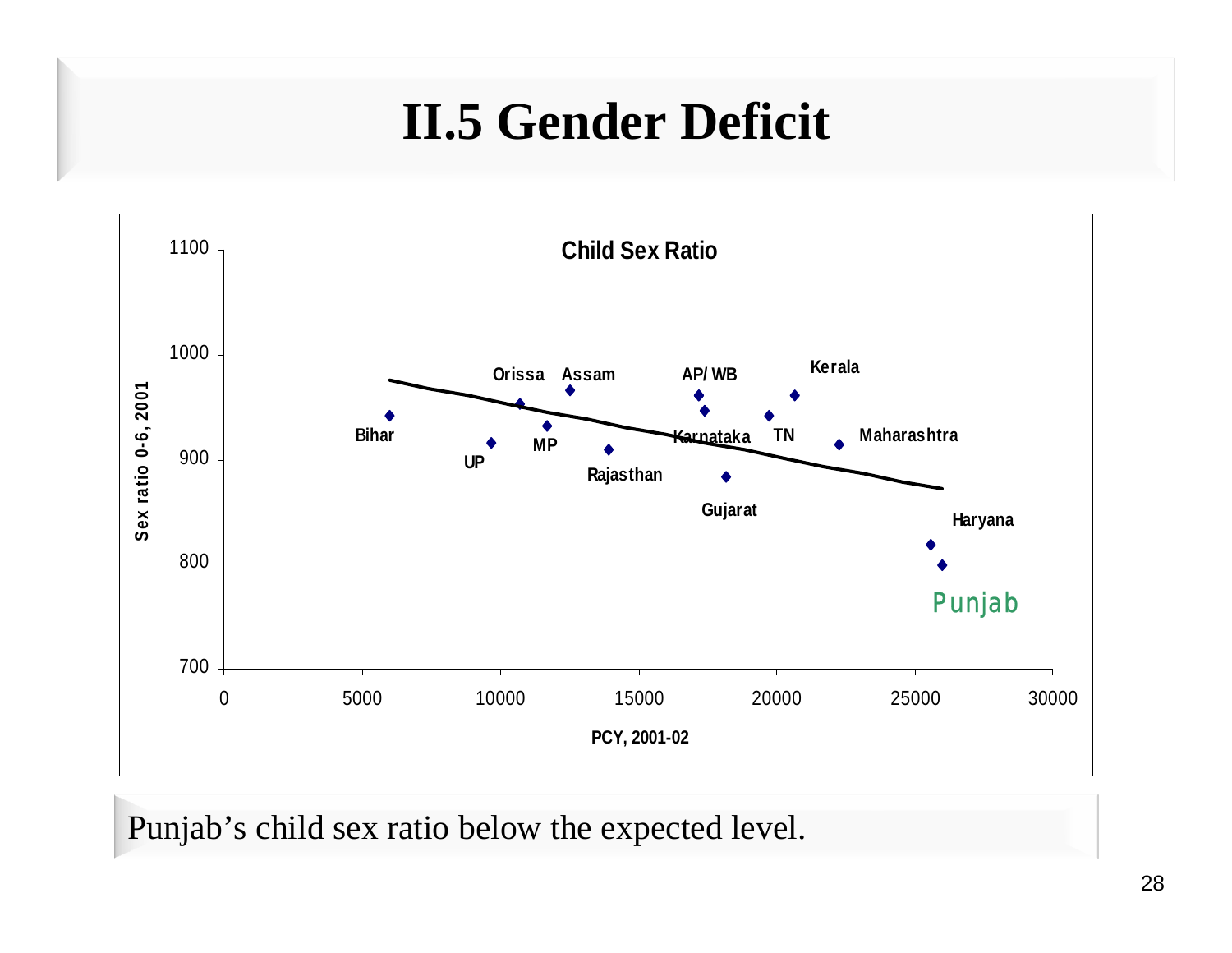### **II.5 Gender Deficit (Contd..)**

Declining and the lowest child sex ratio of 798 among all states.

Of the 10 districts in India that have the lowest child sex ratio, 7 are in Punjab (UNDP 2004)

Evidence of turnaround in few districts:-

In Nawanshahr child sex ratio improved from as low as 774 in March 2005 to over 900 in 77 out of the 475 villages of the district by March 2006, due to a vigorous drive of the social audit of pregnant mothers, the medical audit of scanning centres, and the active involvement of NGOs, religious leaders, and young students.